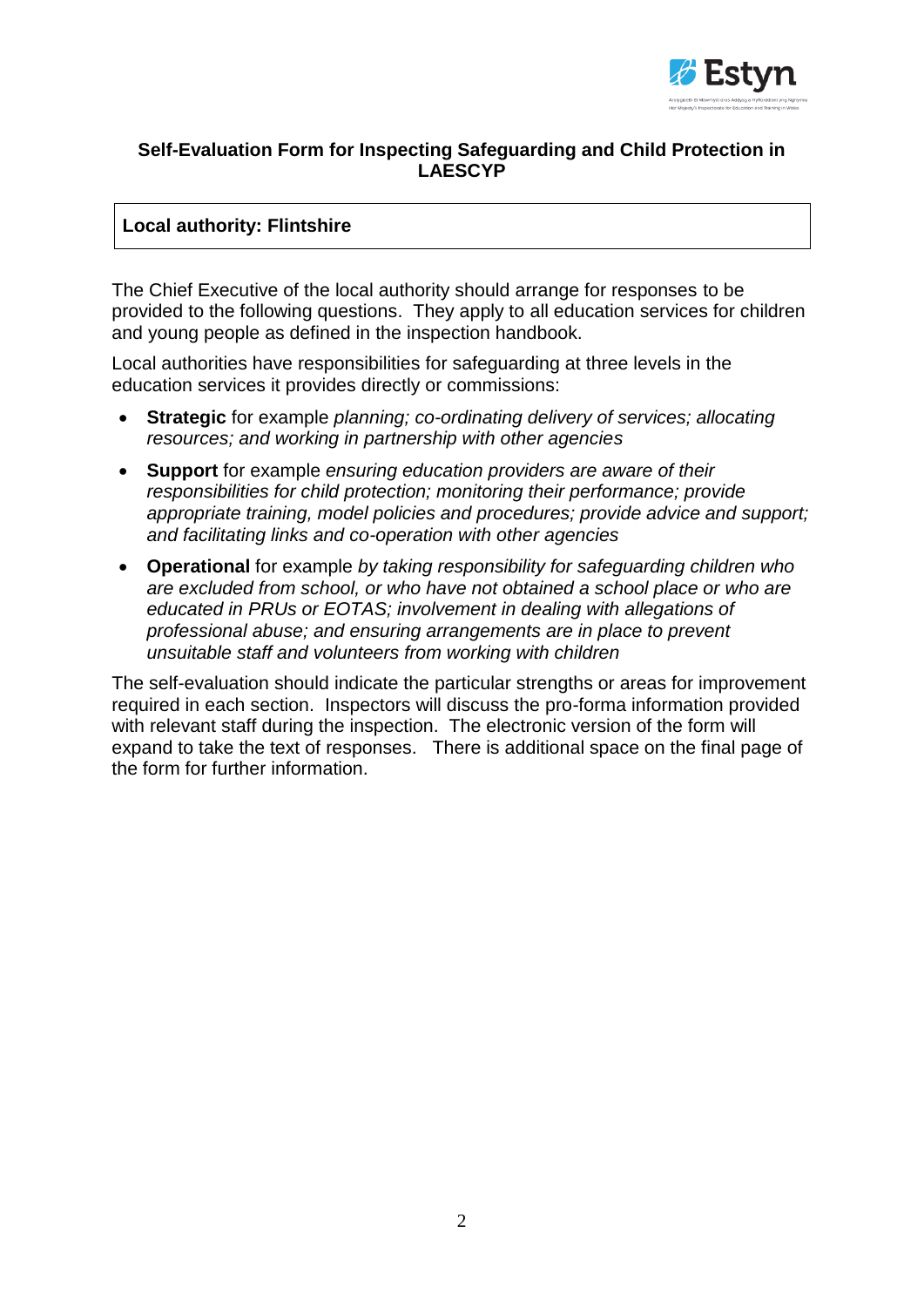

**1. How well does the local authority discharge its responsibilities for managing safeguarding and child protection across the education service it provides and commissions?**

*Does the local authority have clear policies, procedures and guidance which cover its responsibilities for safeguarding children in the education services it provides or commissions?* 

*How well do the policies reflect the model in Circular 158/2015 Keeping Learners Safe by including sections on:*

- *Prevention through the teaching and pastoral support offered to learners?*
- *Procedures for identifying and reporting cases, or suspected cases, of abuse?*
- *Support to learners who may have been abused?*

*Are policies, procedures and guidance reviewed each year?*

### **Your judgment with evidence which demonstrates good practice and/or areas for improvement**

Flintshire County Council is a member of the North Wales Safeguarding Children's Board (NWSCB) and North Wales Safeguarding Adults' Board (NWSAB). There is a wide range of support on the website including regional policies and procedures: [https://www.northwalessafeguardingboard.wales/policies-and-procedures](https://www.northwalessafeguardingboard.wales/policies-and-procedures-children/)[children/](https://www.northwalessafeguardingboard.wales/policies-and-procedures-children/) and staff are made aware of these through relevant training opportunities.

Safeguarding is a corporate priority set out in the local authority's annual Council Plan and Flintshire Council has robust arrangements in place across all areas. Safeguarding is not the responsibility of any single portfolio or any individual officer – Safeguarding is everybody's business and responsibility. The Council has a Corporate Safeguarding Policy in place which is reviewed annually and which provides a framework for all Council services to safeguard and protect children and adults, ensuring that all employees including Education and Youth staff, elected members and volunteers are fully aware of their responsibilities. This policy applies to Flintshire County Council employees, councillors, volunteers and organisations commissioned to provide services on behalf of the Council. The policy was reviewed by Internal Audit during their review of Corporate Safeguarding arrangements in 2017 and recommended changes were made to the policy.

A Corporate Safeguarding panel was established in 2015 and includes safeguarding leads from all portfolios including Education and Youth to ensure that all services integrate safeguarding awareness into the way they work. The Chief Officer for Education and Youth is Joint Chair with the Chief Officer for Social Services. This panel receives information regarding the working practices and procedures of every Service in the Council, providing assurance that the Services are meeting their duties in accordance with the Corporate Safeguarding Policy and Guidelines and reports to Cabinet on an annual basis.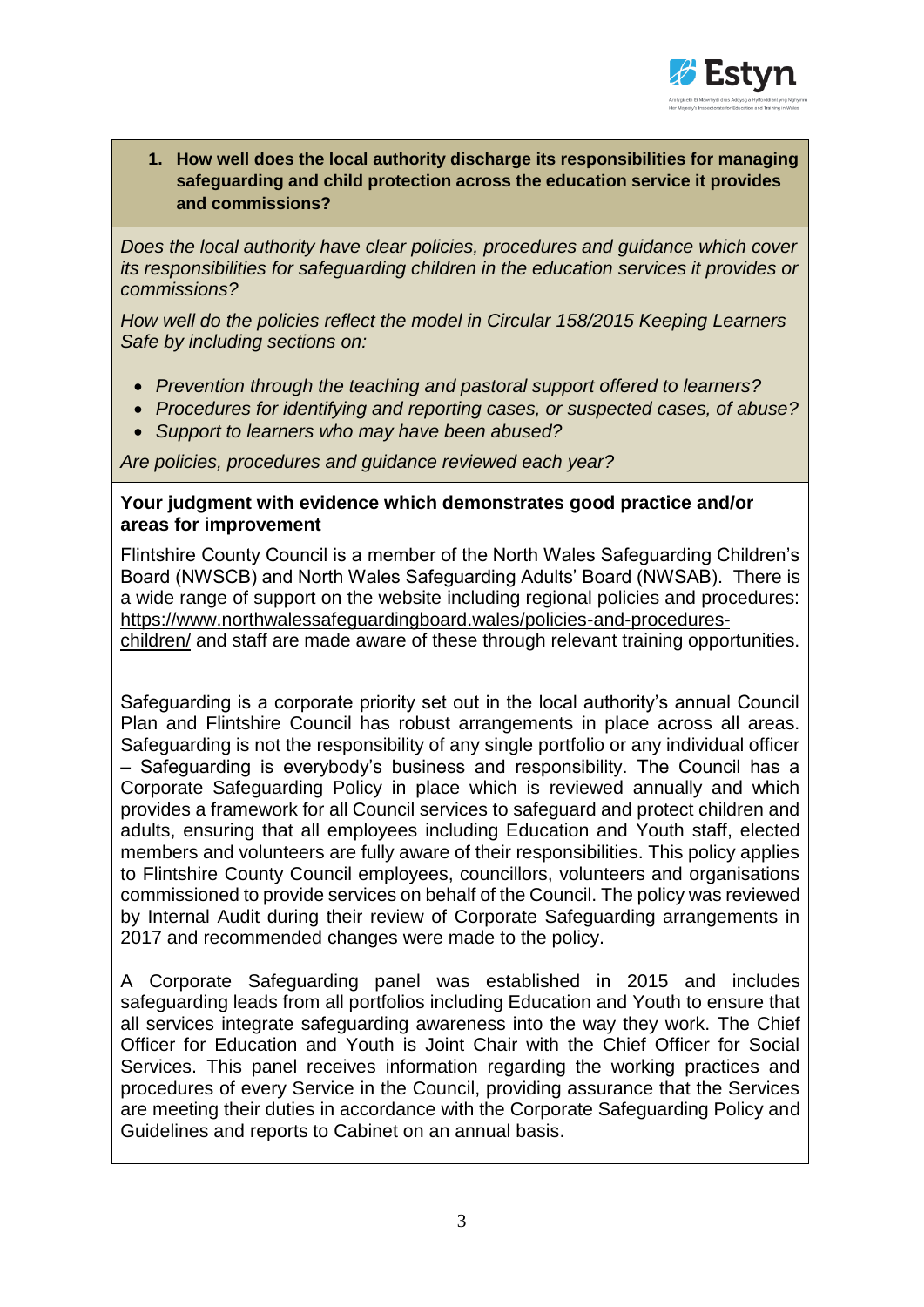

Flintshire County Council is committed to maintaining the high profile of safeguarding and have a communication plan in place which includes publishing a regular safeguarding workforce newsletter. There is a dedicated Safeguarding section available on the Council intranet and FCC website and Information is regularly posted here to ensure employees are continually reminded of and informed about their safeguarding responsibilities. Examples include: the North Wales Regional Safeguarding Board video "See something say something", County Lines video. Periodic Corporate newsletters are also published.

The revised Safeguarding and Child Protection model policy for schools was consulted on and issued in Autumn 2017, reflecting national guidance from Keeping Learners Safe and AWCPP. The policy is on Flintshire School Improvement Hwb, within a designated safeguarding area which contains up to date guidance, procedures and templates. Schools are advised to review their safeguarding policy on an annual basis. This was reviewed in 2018 with no change and will be updated in summer term 2019 to include a number of updates.

Child Protection procedures issued to all school staff in 2012 and 2016 via designated booklets in welsh and English contain key child protection messages. Designated booklets for Education Officers are also available. All procedures are available to schools on Flintshire School Improvement Hwb. The booklets for school staff and E&Y will be reviewed in line with the Wales Safeguarding procedures and recirculated accordingly.

Flintshire Youth Justice Service (YJS) has a risk and safety and wellbeing management policy which has been ratified by its Executive Management Board – this document is due for review / update in June 2019 following the implementation of a new Case Management System in June 2019.

#### **Areas for further development:**

- Continue to deliver safeguarding training across the Council to ensure all employees receive training, including development of an e-learning module.
- Continue to raise public awareness of safeguarding to ensure people recognise the signs and encourage increased reporting.
- Further strengthen processes to ensure contractors understand the importance of safeguarding and safeguarding is embedded within contracts.
- Ensure the Council and Corporate Safeguarding Panel is represented at key events, such as the Regional Safeguarding Conference.
- Continue raising awareness of "Exploitation" which was the theme of national Safeguarding Week 2018 and is a theme for the Regional Safeguarding Boards' Business Plans.
- Continue to participate in National Safeguarding Week 2019.
- *2. Does the local authority provide clear guidance to all its education service providers, including its schools, about child protection policies that reflects the model in Circular 158/2015 Keeping Learners Safe, including advice on:*
- *Procedures for identifying and reporting cases, or suspected cases, of abuse?*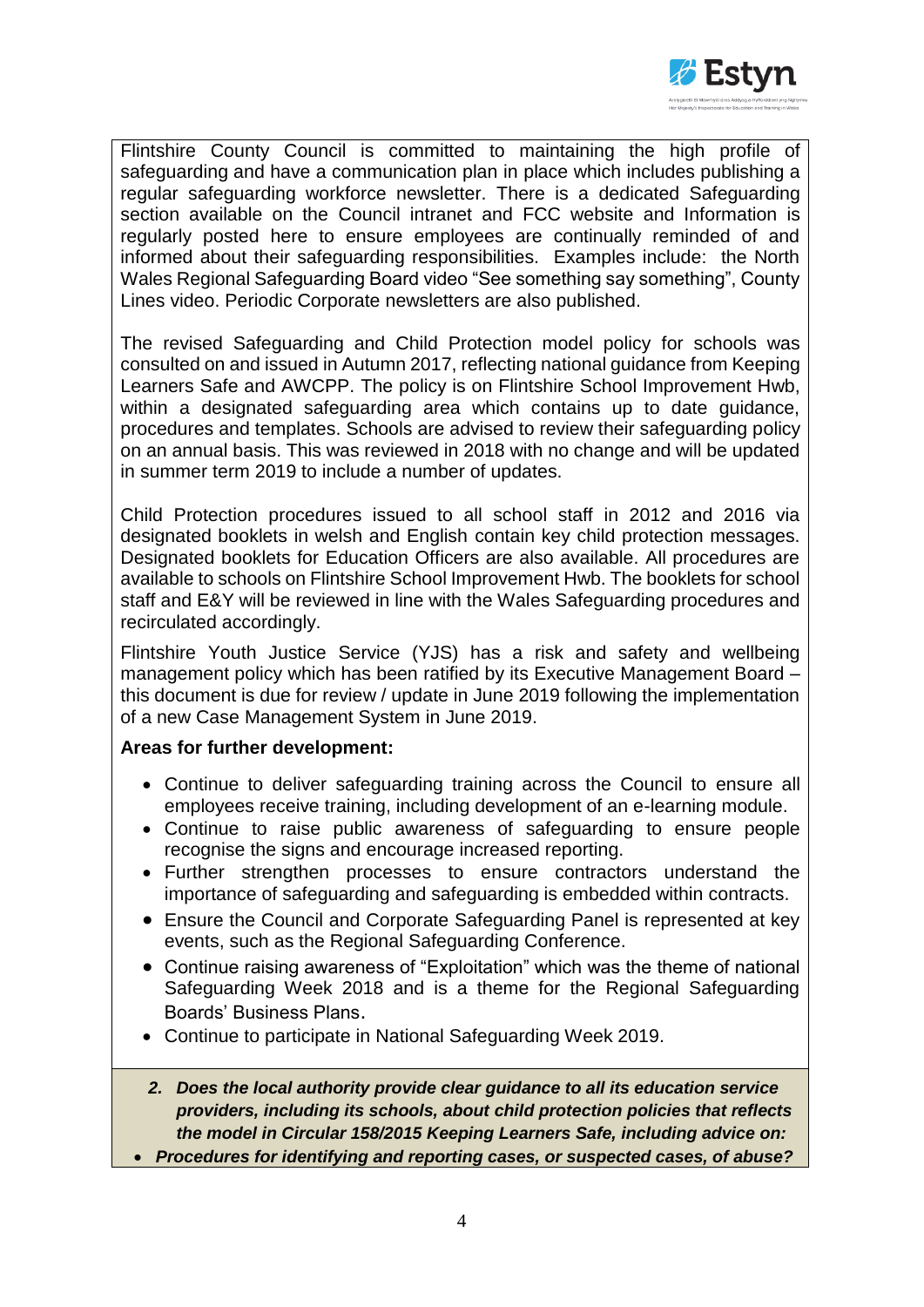

#### *Support to learners who may have been abused?*

### **Your judgment with evidence which demonstrates good practice and/or areas for improvement**

Flintshire Council has appropriate procedures in place to provide clear guidance to all its education providers about child protection procedures and keeps these regularly under review.

The revised Safeguarding and Child Protection model policy for schools was consulted on and issued in Autumn 2017, reflecting national guidance from Keeping Learners Safe and the All Wales Child Protection Procedures. Child Protection procedures were issued to all school staff in 2012 and 2016 via designated booklets to provide basic level awareness training for all. Designated booklets for Education Officers are also available. The policy and procedures are also available on Flintshire School Improvement Hwb, within a designated safeguarding area which contains up to date guidance, procedures and templates. There is a record of all designated senior persons (DSPs) and designated governors for child protection.

Education are a key partner agency with Children's Services in the development of child protection plans and care and support plans. Relevant education partners participate in strategy discussions and meetings, child protection case conferences, core groups, planning meetings and looked after children reviews in accordance with relevant parts of the SSWBA 2014 and the AWCPP 2008. Specific support for learners who may have been abused can be identified at each stage of assessment. Relevant referrals can be made to CAMHS, Action for Children or more specialist support agencies as required.

All YJS clients are assessed for safety and wellbeing and risk of serious harm to others. If high risk, meetings are convened and it is encouraged that young people are invited to provide feedback to a multi-agency meeting via a 'young person's feedback document'. YJS were instrumental with SSfC in developing a MET Panel (Missing, Exploited and Trafficked) following increase in concerns around CSE and CCE. Terms of Reference are in place and the YJS Operations Manager chairs the panel.

YJS Managers meet with SSfC managers every 2 months to monitor YJS Safeguarding referrals and discuss cases of concern. YJS hold an ETE Panel to monitor NEETs with the YJS Education Officer, YJS Youth Worker and YJS Manager to monitor the cohort. Monthly reports on NEETs are submitted to the YJS Management Meeting by the Education Officer.

In 2019 an Education Action Plan has been developed by the YJS Manager and Senior Education Managers. YJS are also represented on the Education EOTAS Panel to escalate young people who have disengaged from education or remain out of education.

#### **Areas for further development:**

 Continue to raise awareness of safeguarding, to ensure people recognise the signs / symptoms and encourage increased reporting.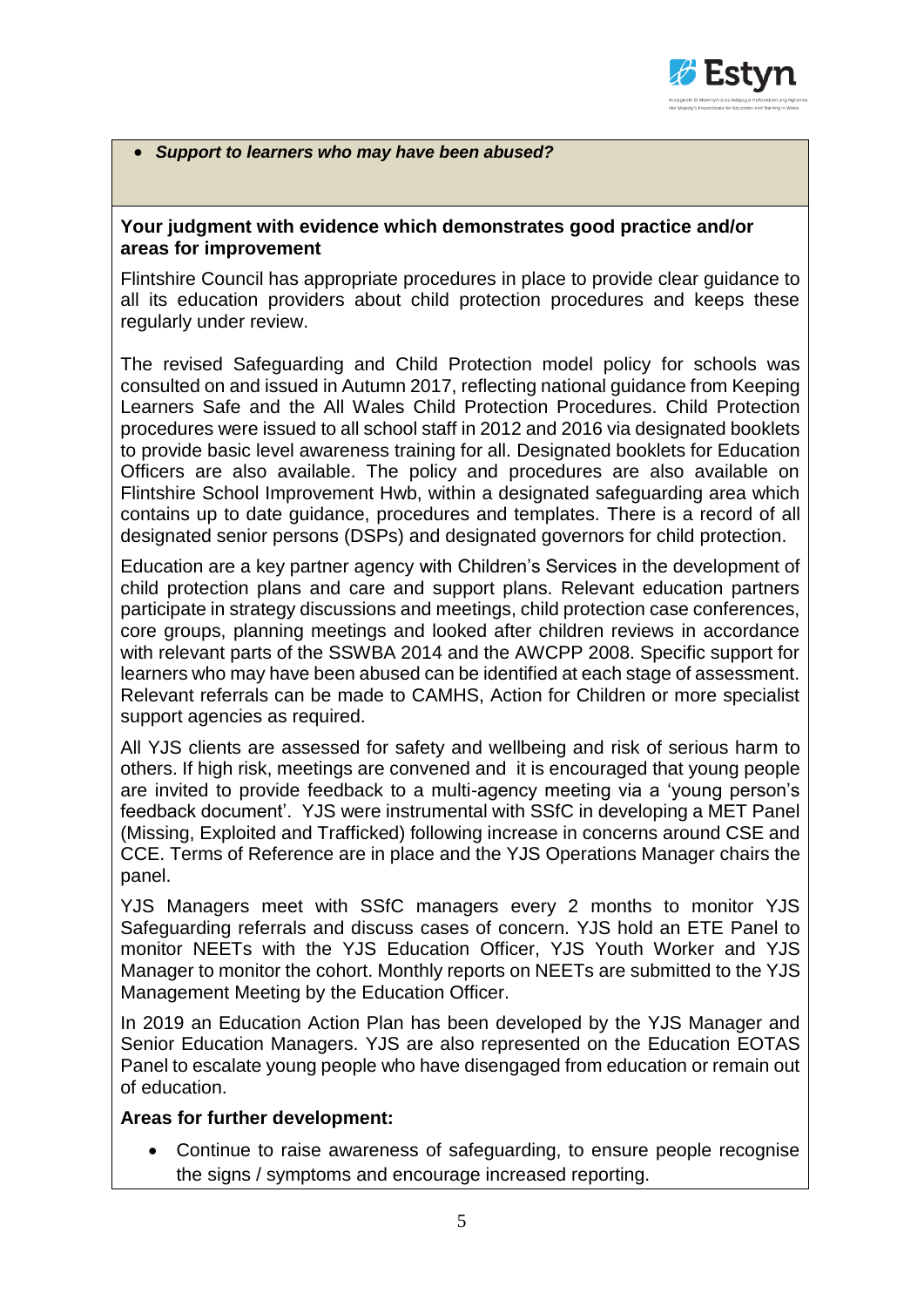

- Continue to actively support schools to review their systems for reporting concerns including the roll out of online reporting systems
- Deliver AIM Risk Assessment training for secondary school DSP's and identified E&Y staff.
- Deliver Harmful Sexual Behaviour (HSB) training for schools
- *3. Does the local authority have a designated person for the management and oversight of child protection and safeguarding issues in education?*

*If yes, please provide contact details and management information.*

*What added value does this post bring to the management of safeguarding and child protection in the local authority's education provision?*

**Your judgment with evidence which demonstrates good practice and/or areas for improvement** 

The Chief Officer for Education and Youth ensures that all the statutory requirements in terms of safeguarding and promoting the welfare of children and adults receive due consideration and that effective safeguarding arrangements operate within the Education and Youth Portfolio at the three levels of responsibility of strategic, support and operational.

The Senior Manager for School Improvement has lead strategic responsibility for Safeguarding in the Portfolio and is the designated lead for officers and schools. The Learner Adviser for Health, Wellbeing and Safeguarding is the deputy designated lead who provides operational activity support, including attending national and regional safeguarding meetings, co-ordinates training for schools, governors and portfolio staff, providing model policies for schools and monitoring schools' safeguarding training. There is effective communication between Education and other portfolios in the Council as well as with external partners.

*Designated person for the management and oversight of child protection and safeguarding issues in education*

**Vicky Barlow Senior Manager| Uwch Reolwr School Improvement | Gwella Ysgolion Education and Youth | Addysg ac leuenctid**

**Flintshire County Council | Cyngor Sir y Fflint Ty Dewi Sant, St David's Park, Ewloe Flintshire CH5 3XT | Sir y Fflint CH5 3XT**

**Tel | Ffôn | 01352 704019 Email | Ebost| [vicky.barlow@flintshire.gov.uk](mailto:vicky.barlow@flintshire.gov.uk)** 

*Deputy designated person for the management and oversight of child protection and safeguarding issues in education*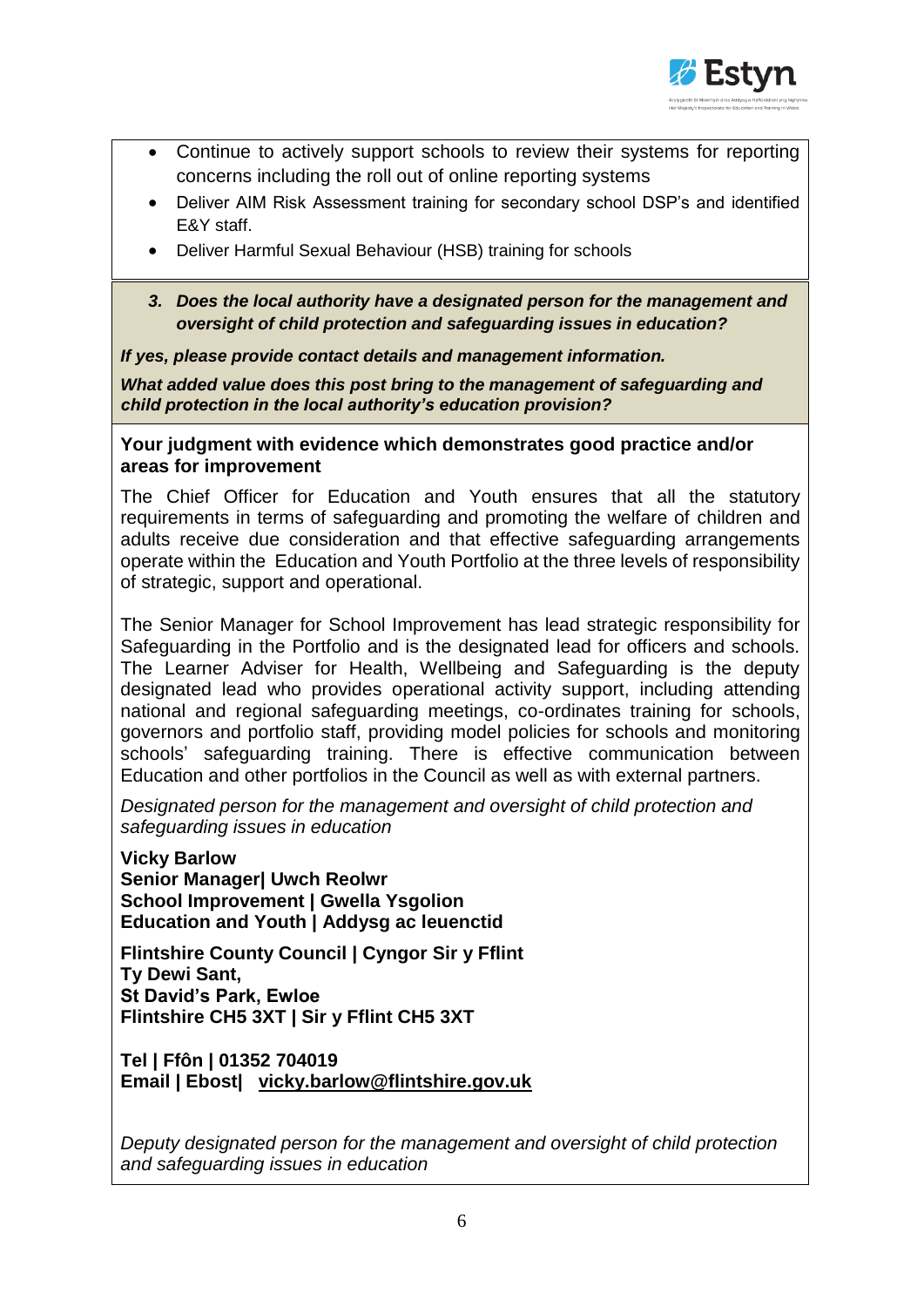

**Claire Sinnott Learning Advisor – Health, Well-being & Safeguarding | Ymgynghorydd Dysgu - Iechyd, Lles a Diogelu Education & Youth | Addysg ac Ieuenctid Flintshire County Council | Cyngor Sir y Fflint** 

**Tel | Ffôn | 01352 704054 Email | Ebost | [claire.sinnott@flintshire.gov.uk](mailto:claire.sinnott@flintshire.gov.uk)**

## **Wrexham and Flintshire Delivery Group – North Wales Safeguarding Board**

Craig Macleod: Senior Manager, Children and Workforce

Claire Sinnott, Education & Youth, Learning Advisor – Health, Wellbeing & Safeguarding

Karen Edwards, Team Manager, Children's First Contact

Jayne Belton, Safeguarding Manager

James Warr: Operations Manager, Youth Justice Service

Coleg Cambria Designated Senior Persons for Safegaurding are Karen Senior and Mark Lewin.

By ensuring that the designated responsibility for Safeguarding sits within the Education and Youth Portfolio Senior Management team, safeguarding is afforded appropriate priority status in local authority planning, risk assessments and procedures for monitoring and evaluation provision for learners. There is also therefore high level effective communication between Education and other portfolios in the Council as well as with external partners.

During the Transition years, which include leaving school to attend college, individuals are allocated a worker from the Transition team who are all trained in both Child and Adult Safeguarding. This would form part of their duties.

Staff working with people with disabilities in colleges are also expected to be trained in accordance with Safeguarding Procedures. In terms of vocational training, the Transition team provide this work-based support and documentation which would include managing risks and safeguarding plans.

### **Areas for further development:**

- Monitor schools safeguarding self evaluation on a county-wide level in order to target training and resources effectively.
- *4. How well does the local authority address the specific safeguarding needs of individual children, and in particular looked-after children, in addition to those identified for the general population involved in its education provision?*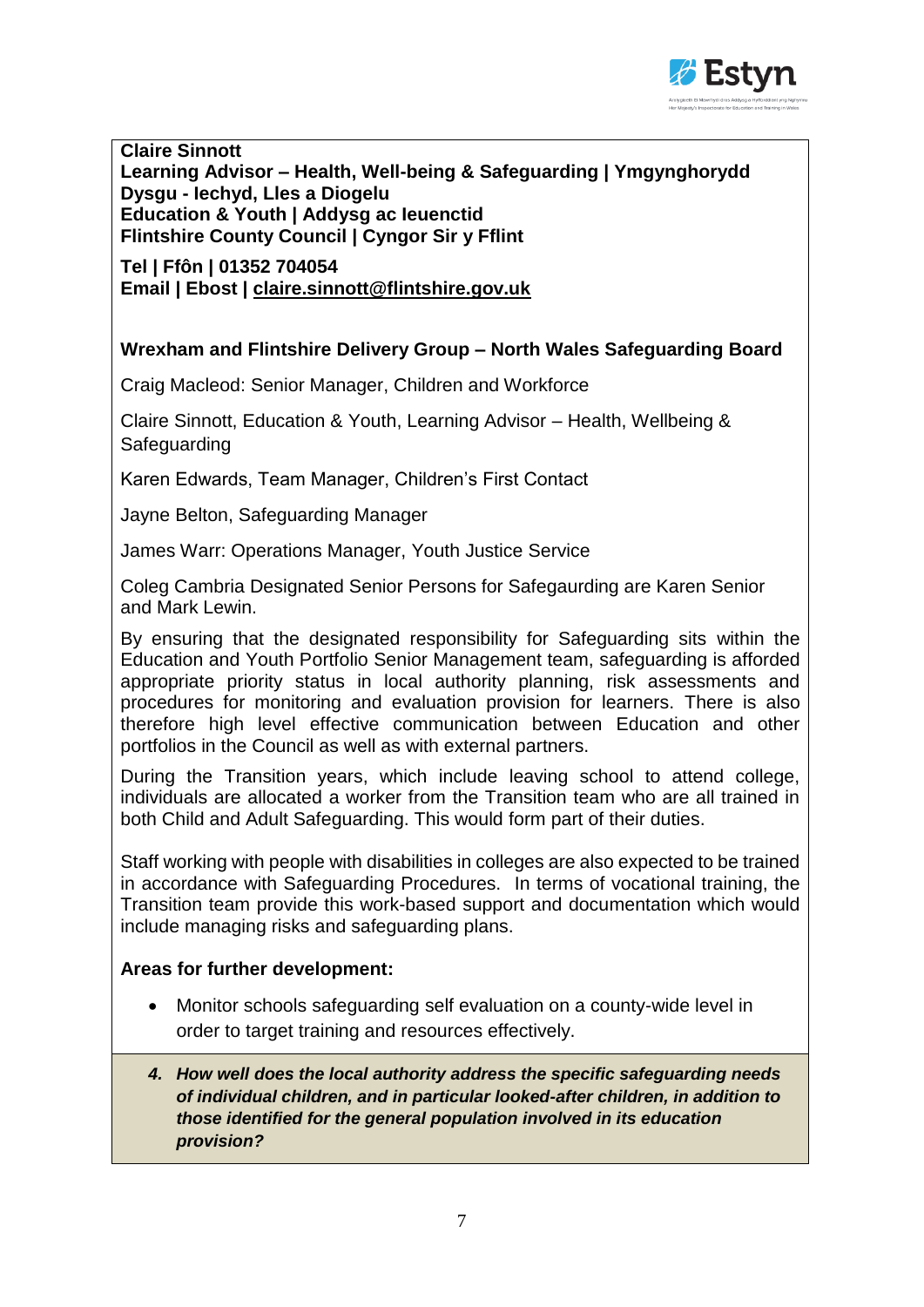

### **Your judgment with evidence which demonstrates good practice and/or areas for improvement**

All children being supported in any safeguarding process, whether that be child protection or looked after children status, have a dedicated social worker. Children who are on the child protection register also have access to a conference buddy who works with them to ensure their views are heard in case conferences. Flintshire have a contract with an advocacy service and children and young people can have an independent advocate should they wish. Case conference reviews are chaired by independent safeguarding managers who meet with children and young people who wish to attend their conference. Every Looked After Child has an Independent Reviewing Officer who also makes contact with the child/young person prior to their review to ensure their voices are heard.

Should a child make an allegation against an education officer, processes under Part 4 AWCPP 2008 will be followed to ensure that child is safeguarded and listened to**.** 

In 2017 the NSPCC Harmful Sexual Behaviour (HSB) Audit was completed across North Wales authorities and in Flintshire this was undertaken by Social Services**,**  Youth Justice in conjunction with Action for Children and 5 schools (2 primary, 2 secondary and 1 special)**.** The YJS Manager formed part of the regional review of the HSB audit to help identify themes and key issues for North Wales. The audit identified Harmful Sexual Behaviour as a training and development need for statutory services and schools across all LA's with further awareness required. DSP's have since been shared the Brooks traffic light tool and relevant guidance and training on HSB will form part of the ongoing training programme.

Flintshire have a service Level Agreement with Action for Children and Youth Justice Service to further assessment, intervention and planning when responding to young people who display sexually harmful behaviour. This partnership has served to provide AIM training for Youth Justice and Action for Children practitioners whilst enabling a joint assessment and intervention response to young people who display sexually harmful behaviour.

Flintshire has developed and issued a Practice Directive which sets out the approach for ensuring that consideration is giving to the needs of children who have witnessed Domestic Abuse. This includes a principle that Social Services see the child/young person who has witnessed Domestic Abuse as part of the assessment process and active consideration is given to the network of contacts that perpetrators of Domestic Abuse have with children and the need to notify/share information for their safety. Flintshire has also developed and issued a Policy on the Disclosure and Intervention for Children at Risk of Domestic Abuse. The aim of this policy is to give Children's Services professionals clarity on the responsibility they have in relation to dealing with those families where Domestic Abuse or potential Domestic Abuse is a concern, within Flintshire County Council.

In the Regional Safeguarding Annual Report, Flintshire Social Services reported that during 2017/18, Child Sexual Exploitation (CSE) remains a Corporate Priority with corporate agreement to continue funding Flintshire's Victim Contact Team for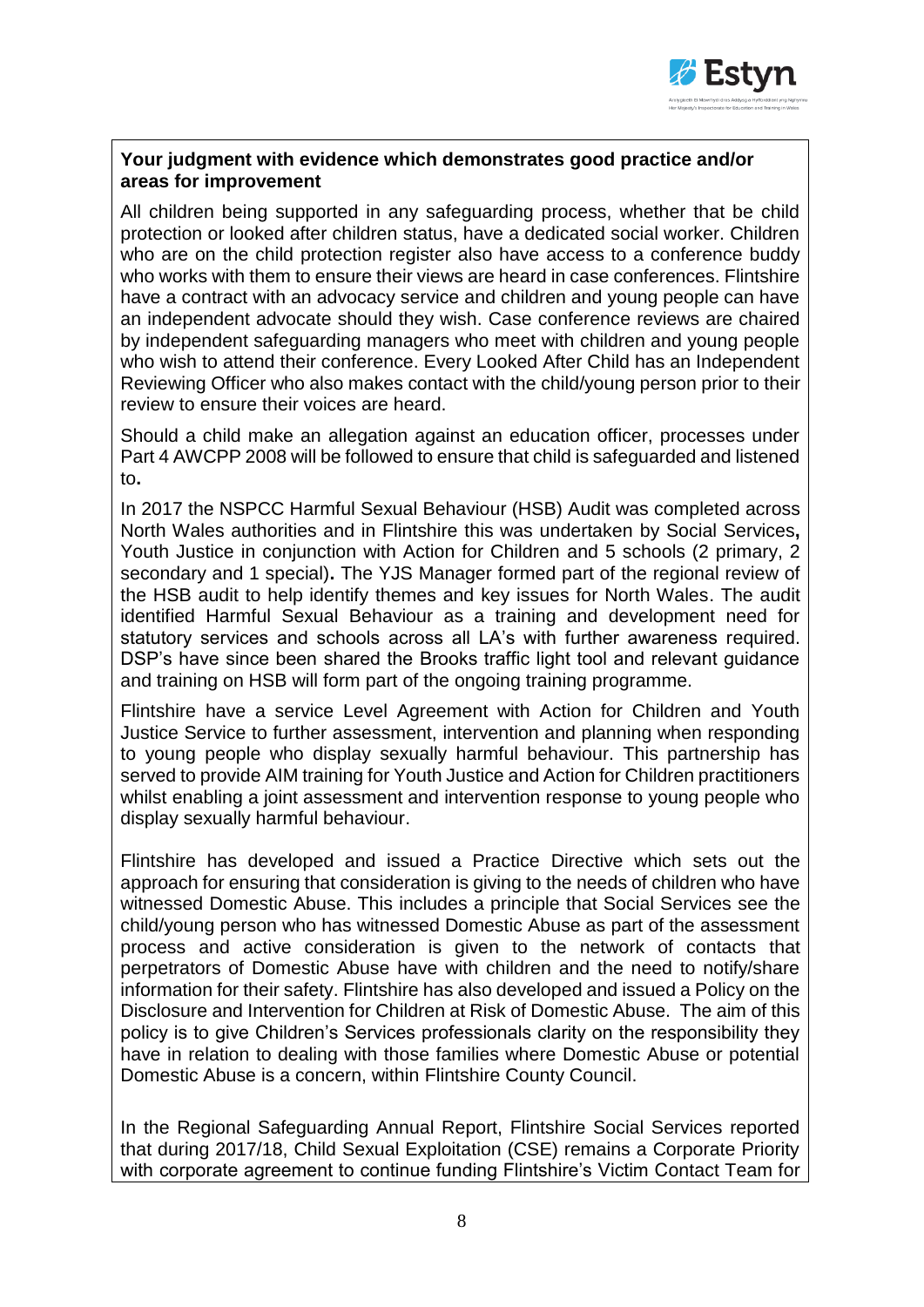

a further two years to support the victims of CSE. An independent review of the support offered to an individual through the Victim Support Team identified that the Team "worked diligently to ensure that best practice and professional standards were consistently maintained" with staff reporting that "they had the time and flexibility to ensure a needs-led approach".

Following a review of the Flintshire and Wrexham CSE Panels in September last year it was determined that the terms of reference of the Panels should be broadened to incorporate Missing, all forms of Exploitation and Trafficking (MET). Exploitation takes many forms and the Panel incorporates Child Sexual Exploitation, Criminal Exploitation, Modern Day Slavery and County Lines. This development of CSE Panels is being delivered in areas of England and Flintshire believes it was the first authorities in Wales to take this initiative.

### **Areas for further development:**

- Monitor the effectiveness of the revised Policy on Disclosure and Intervention for Children at risk of Domestic Abuse.
- Consolidate the broader remit of the CSE/MET panel

### **5. Management of allegations against staff**

*Does the local authority refer and report all incidents of alleged professional abuse to a professional strategy meeting?*

*How well does the local authority ensure providers comply with the guidance for managing staff disciplinaries following such allegations?* 

### **Your judgment with evidence which demonstrates good practice and/or areas for improvement**

The Flintshire Education and Youth Child Protection and Safeguarding Policy includes specific guidance on managing allegations against a member of staff or adult. Guidance for handling allegations and the Part 4 referral form have been emailed to all schools and is available on Hwb as well. All Designated Safeguarding Lead training (level 3) includes Part 4 process. Head Teacher Federation meetings have included Part 4 guidance and recent Head teacher Conference / New Head teacher training (April 2019) have included advice and guidance specifically on this aspect in partnership with Social Services and HR.

The LA Safeguarding Lead or Deputy within Education are informed of all allegations that come to a school's attention and provide support in ensuring that the Welsh Government guidance is adhered to. Allegations are discussed initially with First Contact Team and a Children's Social Services Senior manager makes the decision on whether to progress to a Part 4 multi-agency meeting**.** A Senior Management Education representation attends Part 4 meetings, usually the LA Safeguarding Lead or Deputy. The LA Safeguarding Lead monitors follow up actions in relation to individual cases but also monitors overall to ensure on-going training and support for schools reflects any lessons learned / key themes.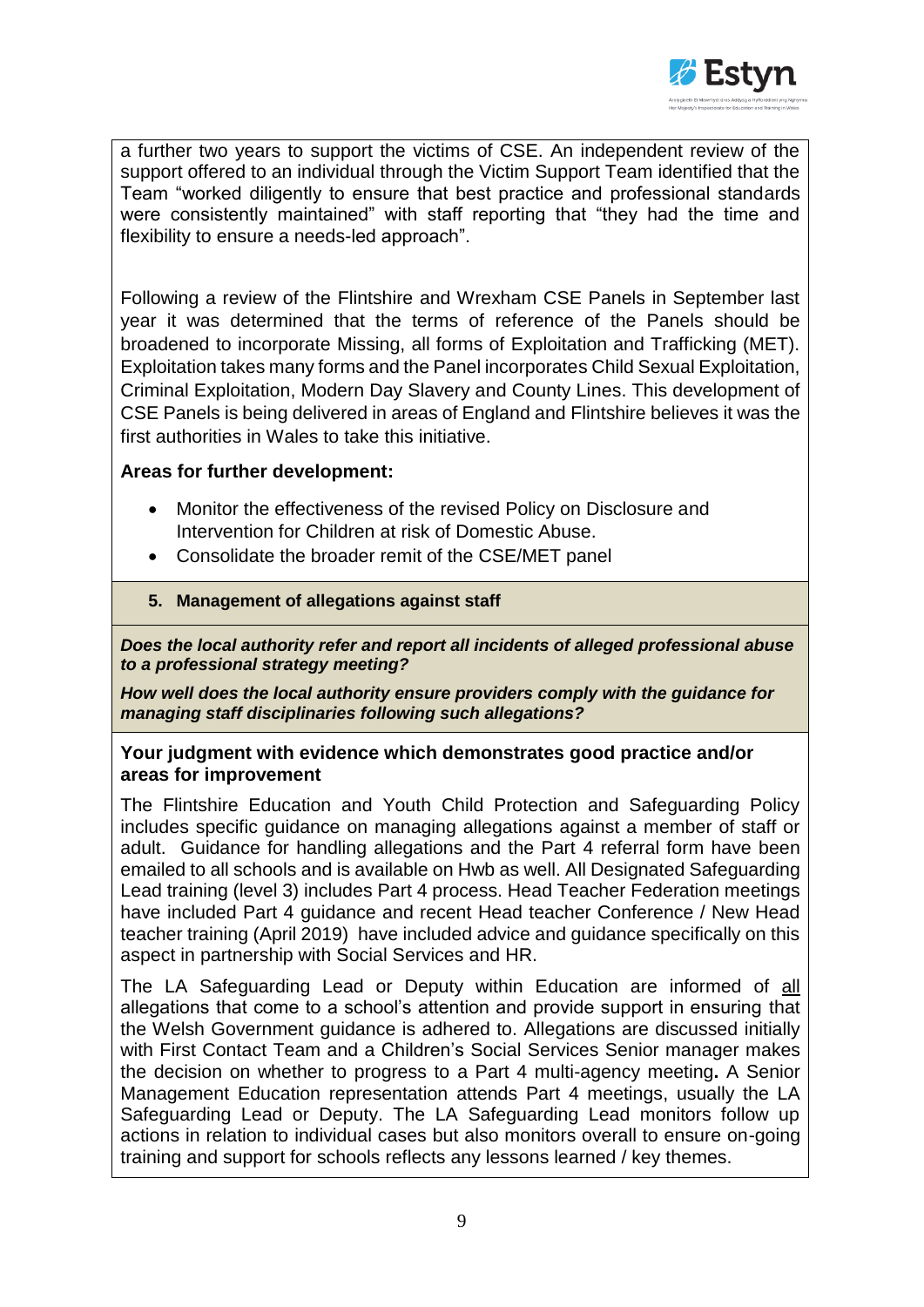

Following a review of processes in 2016/17 the governance for Part 4 meetings has been strengthened in Flintshire. Arrangements are in place to ensure that the Council tracks and monitors the progress and outcomes of meetings/reviews. Reporting on themes and issues is now aligned to reporting to the Local Delivery Group as part of the regional dataset.

A member of the LA Human Resource (Education & Youth Business advisers) team is invited to, and invariably attend, all Part 4 meetings. The HR team provide dedicated support to schools and youth teams across the county.They attend to provide advice and guidance to the Head teacher/ Governor of the school should the case be referred back to the school to handle. The LA HR team operate via a SLA providing ongoing support throughout the disciplinary process, as required, in line with the school's disciplinary policy and process (at the request of the school). This would normally include: commending a model disciplinary policy, procedural guidance, sourcing independent investigators (if required), suspension risk assessment, referrals to Occupational Health, disciplinary and dismissal panel training and attendance at hearings, process any dismissals following governing body instruction and any subsequent referrals to EWC/ DBS as appropriate.

### **Areas for further development:**

 Ongoing monitoring of Part 4 allegations to identify themes areas for training / development

#### **6. Safe recruitment**

*How well does the local authority manage its responsibilities for safe recruitment through pre-employment identity and qualification checks for local authority staff, and for all school staff (including any directly recruited and paid through the school)?* 

*Is there a record that all staff appointed after 2002 have a CRB/DBS check?* 

*How well does the local authority ensure that there is a record of which governors have CRB/DBS checks, and risk assessments for those who do not?* 

*How well does the local authority ensure its education services have robust risk assessments for volunteers that work under supervision in education settings, and which clearly set out criteria for whether they require a CRB/DBS check or not?*

*How well does the local authority know which volunteers working in its education settings on a frequent or intensive basis have up-to-date CRB/DBS checks?* 

### **Your judgment with evidence which demonstrates good practice and/or areas for improvement**

Upon instruction from the recruiting manager the LA HR Employment Services undertake all pre-employment checks for local authority staff (i.e. Right to Work, EWC and DBS checks) and issue a contract of employment. This process is audited by the HR Employment Services Team Leader.

All schools are routinely reminded of their responsibilities under the Education Act 2002 outlined in the Welsh Government guidance 'Keeping Learners Safe' as referenced in the Safeguarding and Child Policy. The Chief Executive of EWC and senior HR Business Partners regularly host update sessions as part of Local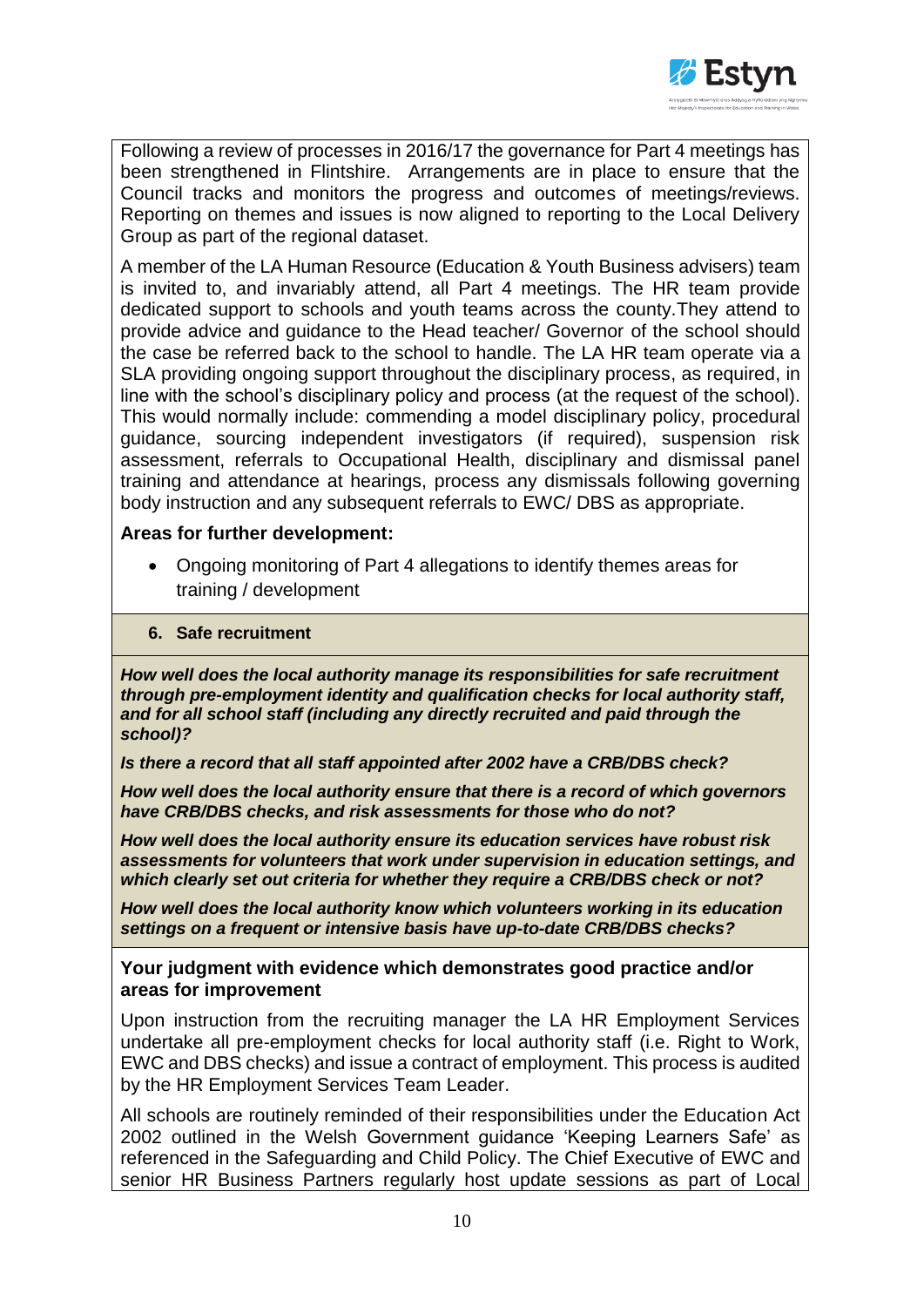

Authority Headteacher conferences. Many individual schools and clusters of schools have organised direct input from EWC representatives at local cluster meetings. Specific guidance has been sent by HR Employment Services to all schools with respect to pre-employment checks relating to Proof of Right to Work, EWC and DBS checks.

Having completed the selection process the school initiate pre-employment checks (i.e. Right to Work, EWC and DBS checks). Upon instruction from the school the LA HR Employment Services issue a contract of employment and also double check that the pre-employment checks have been completed. This is evidenced by a detailed 'formal checklist' that is held on the employees central personnel file. The detailed checklist was introduced following an internal audit report to ensure all the information was captured on a single document providing a more robust recording process.

During the periods that schools are closed (i.e. the peak recruitment period during the summer holidays) the LA HR. Employment Services team will undertake these checks on behalf of the school to ensure the recruitment process keeps moving. This process is audited by the HR Team Leader.

There is a central record on the Itrent system that all staff appointed after 2002 have had a CRB/DBS check which is managed by the HR Employment Services team. Individual schools are required to keep their own records. Schools are advised they must maintain an up to date register of all staff and volunteers who have been DBS checked. It is recommended that these are updated every 3 years (best practice), within 4 years at the latest. This is outlined in the Safeguarding and Child Protection policy.

Schools are advised that visitors (including Governors, volunteers and/or those students on work placement within the school) who do not have a DBS check will not have access to children and young people unsupervised. Risk Assessments will be required. Supply staff from an agency have their DBS checked by their individual Agencies and schools should ensure they have access to the agency's own vetting procedures.

Contracts with Transport providers in Flintshire include a safeguarding clause, ensuring that staff attend appropriate training.

### **Areas for further development:**

- Ongoing monitoring of procedures
- Regular refresher sessions for Head teachers / DSP's
- **7. Safeguarding training**

*How well does the local authority and the LSCB ensure that:* 

- *all staff and volunteers working in education provision have safeguarding training approved by the LSCB and receive training in a timely way?*
- *Designated staff receive training in inter-agency working?*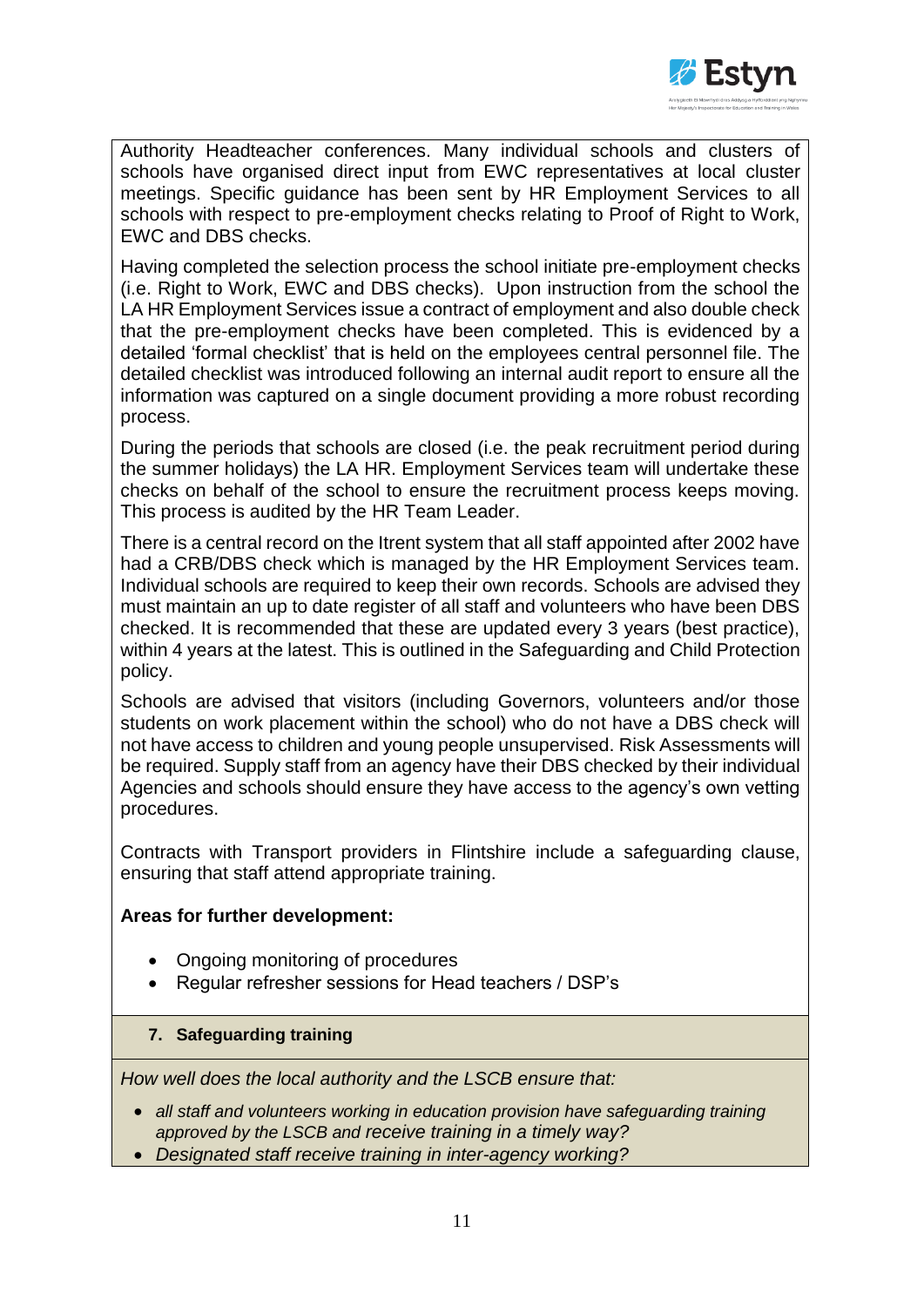

- *All temporary staff and volunteers are made aware of child protection policies and procedures?*
- *All staff are kept up-to-date through regular refresher courses?*
- *All training remains appropriate and up to date through regular and robust evaluation?*

### **Your judgment with evidence which demonstrates good practice and/or areas for improvement**

The Council has a comprehensive range of training opportunities to raise employees' awareness, supporting them to recognise signs of potential safeguarding issues and respond quickly and appropriately. Training is coordinated through the corporate training team and also includes access to e-learning via Learning Pool. iTRENT is one method used across the Authority to monitor training of staff although in Education and Youth Managers are also responsible for monitoring their staff training in relation to safeguarding. YJS Practitioners and Managers are required to update safeguarding training every 2 years.

Training is a standing item on the agenda of Corporate Safeguarding Panel meetings and through the panel school escorts, bus drivers and supervisors have been identified to receive basic awareness safeguarding training. Some services have now included a standard safeguarding clause within contracts including transport providers. FCC also have included a safeguarding statement within the Contract Procedure Rules.

Safeguarding awareness sessions have been held for Elected Members for the Health and Social Services Overview Scrutiny and the Scrutiny Committee for Education and Youth. A further session is planned for the Licensing Committee.

A termly Education and Youth Portfolio workshop is held for senior managers and safeguarding is regularly featured. They have included the viewing of North Wales Police CSE videos (What is CSE, Know the signs, what you need to do) and County Lines videos "Trafficked" and "Scouse". Training and events are also arranged by the North Wales Safeguarding Children Board and the board have developed a variety of 7minute briefings on key topics including online radicalisation, which are also highlighted to staff through the corporate safeguarding panel department representatives. <https://www.northwalessafeguardingboard.wales/events/>

The training offer for schools in relation to safeguarding was reviewed in 2016 -2017 and as a result a the number of training opportunities and frequency has significantly increased and now includes a course for Designated Safeguarding Person/s (Level 3 equivalent - full day). The DSP course was first piloted in summer 2017 and is now offered termly in partnership with Pivotal education and Social Services. The Local Authority has also reviewed how it monitors schools' safeguarding training and data is requested centrally in a new format by the School Management Information Team.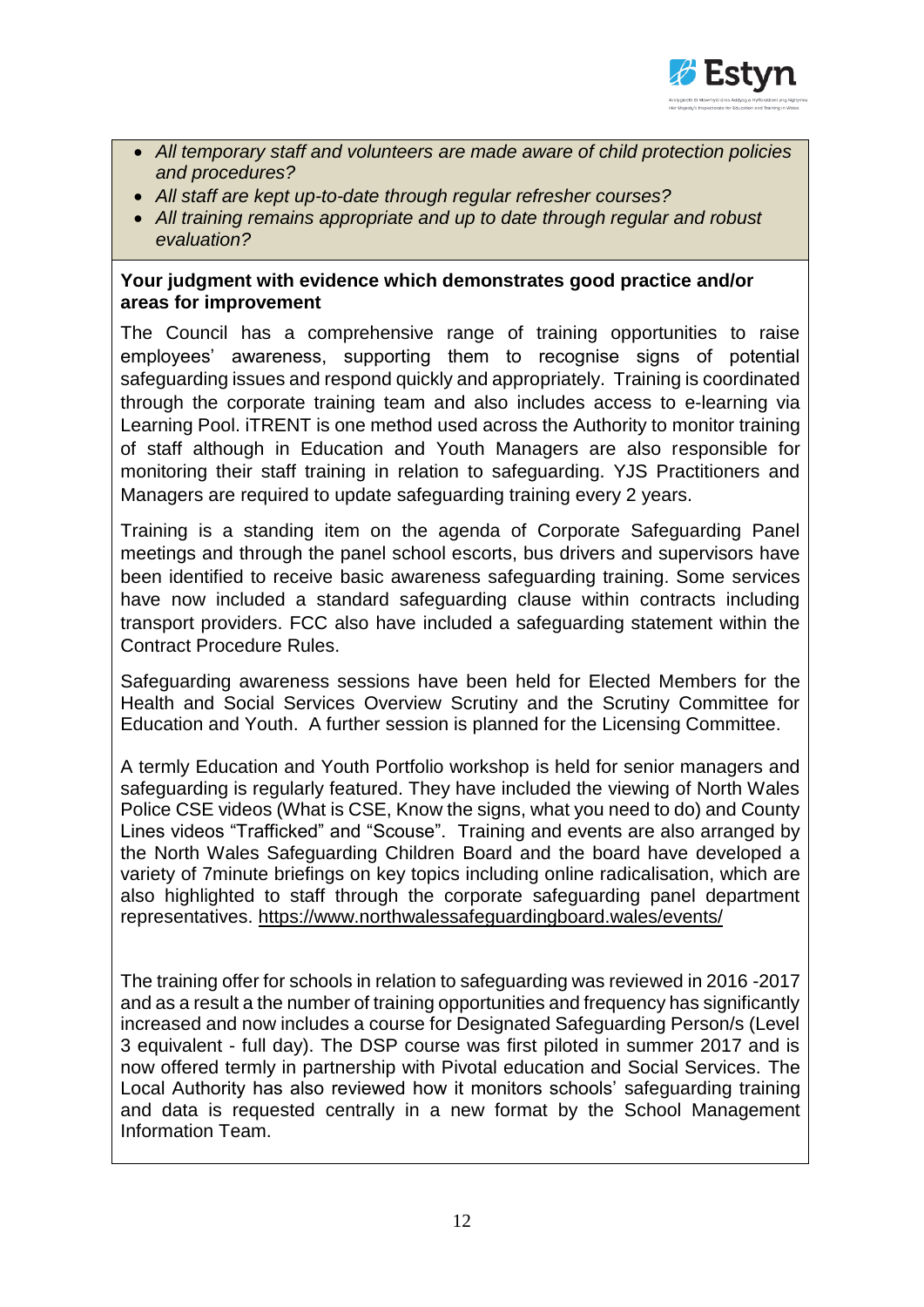

The school training programme is open to all E&Y staff and school governors. All courses are evaluated thoroughly and course content is flexible in order to accommodate feedback, local context and developments as required. This includes:

## **Train the Trainer - Basic Awareness Level 1 (twilight)**

### Content overview:

The session aims to equip Designated Safeguarding Leads (level 3 trained) to deliver Safeguarding Basic Awareness to their school staff and volunteers. A bilingual training PowerPoint has been developed in partnership with the Education Welfare Team utilising key messages from the Keeping Learners Safe modules (Hwb) which incorporates local context for use in schools to deliver basic awareness training. There are optional additional activities and the training can be used flexibly by schools as part of an INSET or twilight. This approach was implemented in Sept 2018 onwards.

## **Termly Level 2 - Safeguarding training (half day)**

## **Content Overview**

The course aims to increase knowledge and understanding of safeguarding processes in a multi-agency context covering:

- Legislation overview including All Wales Child Protection Procedures (AWCPP) / Welsh Government Keeping Learners Safe Guidance
- Types and signs of Abuse
- Scenarios
- **Disclosures**
- Recording, Reporting and Monitoring Child Protection matters
- *This is the minimum level recommended for the Governor responsible for Safeguarding*
- **Termly Level 3 - Designated Safeguarding Person/s (full day)**

## Content Overview:

- Local, regional and national overview of statistics
- The legal framework including Social Services & Wellbeing Act, Children Act and Section 47 referrals – Vulnerable learners – significant harm
- Roles and responsibilities of Designated Safeguarding Leads
- Disclosures inlcuding recording of disclosures, barriers to recording and record keeping
- Case studies Multi-agency working and thresholds
- Safer recruitment
- Information sharing, GDPR, Child Protection Case Conferences / Core **Groups**
- $\bullet$  Part 4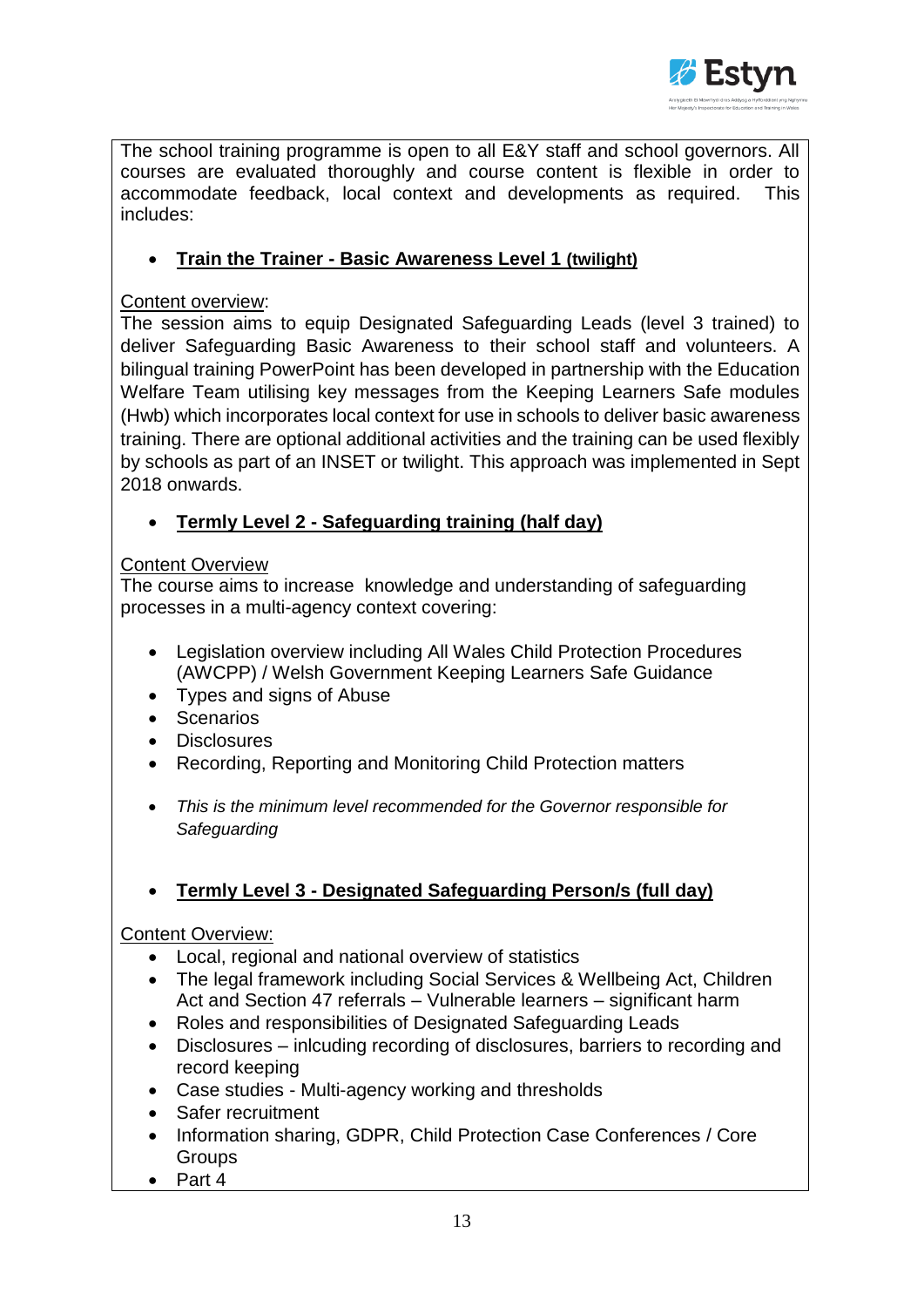

- Prevention Update CSE/ County Lines / VAWDASV / Modern Slavery
- Audit/review of existing procedures including site security
- *Governors with responsibility for safeguarding and Chairs of Governors are also invited to attend this course as good practice.*

## **Case Conferences & Core Groups (full day)**

## Content Overview:

Full day course for all professionals who may be required to take part in a Child Protection Conference in Flintshire. The course prepares professionals for participation in a conference, explaining the reasons for a conference, its purpose, and the role of participants. It sets out what can be expected in the conference itself, taking staff through the conference process, the decision making, and the work of the Core Group which is created when a child is placed on the Child Protection Register.

## **Safeguarding in Schools- Awareness raising for school governors (twilight)**

## Content Overview:

The course content was developed following guidance from the national Safeguarding in Education Group (SEG) to support the role of governors in monitoring that their own governing body is meeting its obligations in respect of safeguarding and Child Protection in line with Wales Government guidance on "Keeping Learners Safe" and includes sharing of good practice and case studies.

## **Prevent & County Lines (half day)**

## Content Overview:

The training is bespoke to the threat/risk/vulnerability of North Wales in order to provide relevancy and utilises case study material and statistics to provide structure and understanding. Prevent is highlighted as a grooming process, the mechanics of which are identical to other exploitation processes. The referral process including 'Channel Panel 'are included.

The training raises awareness among professionals and highlight developments underway in North Wales in relation to 'County Lines' which involves the use of mobile phone 'lines' by groups to extend their drug dealing business into new locations outside of their home areas. A 'county lines' enterprise almost always involves exploitation of vulnerable persons; this can involve both children and adults who require safeguarding.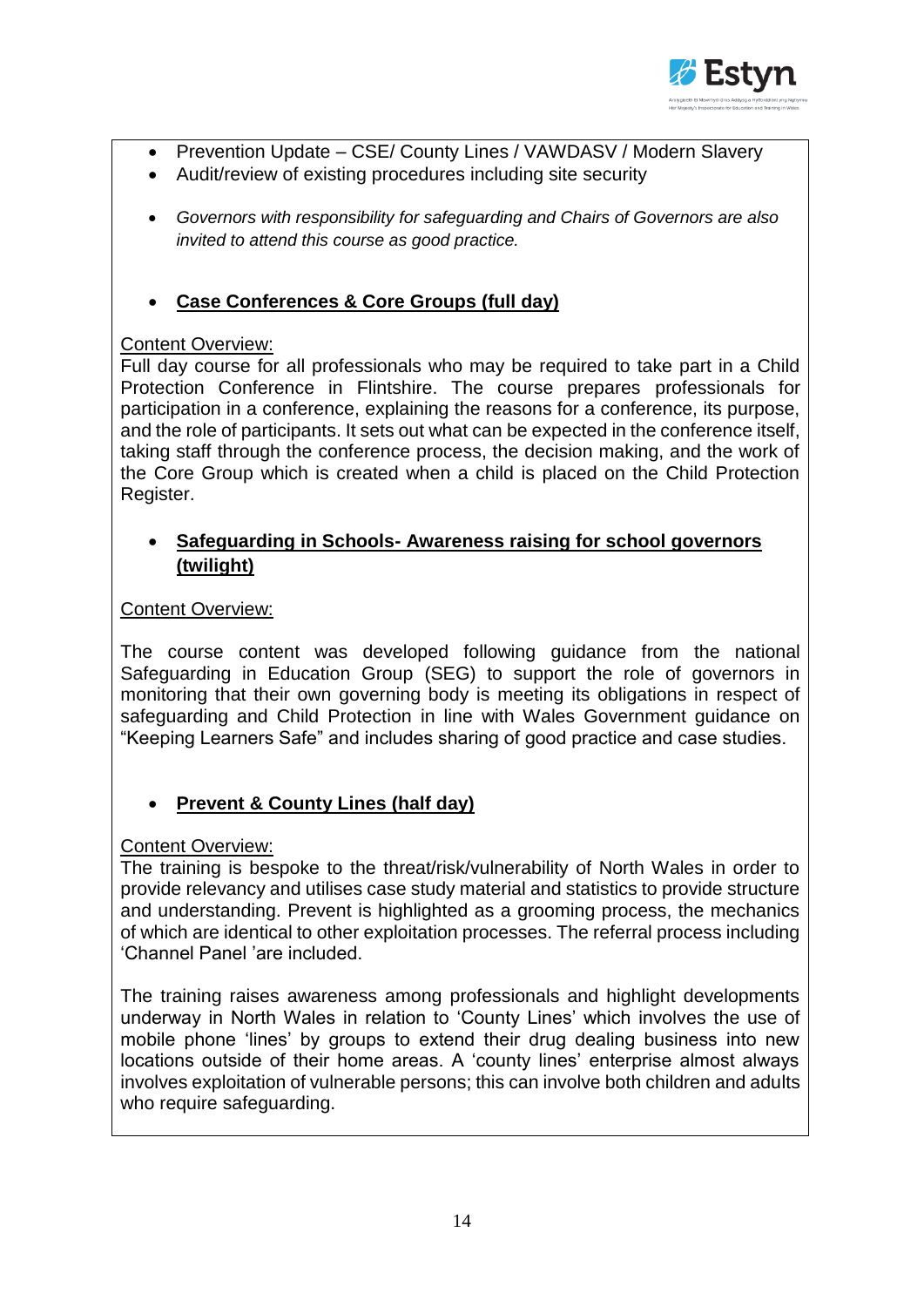

Staff attending are provided with a bilingual PPT to deliver key information to all their staff upon their return to school including links to "Trafficked- County Lines" and "Scouse- County Lines" videos.

**CSE (Twilight)**

Content Overview:

- Define what is meant by child sexual exploitation
- Understand the risk of child sexual exploitation
- Recognise vulnerabilities and risk indicators
- Explore the process of how abuse happens (which is grooming)
- How to seek help and report

Staff attending are provided with a bilingual PowerPoint to deliver key information to all their staff upon their return to school. This also includes the link to the NWP CSE videos (What is CSE, Know the signs, what you need to do).

The Youth Justice service use a SERAF and CCE tool to assess CSE and SERAF and training has been provided by Barnardo's.

## **VAWDASV**

An E-learning module for all Council staff for *Violence against Women Domestic Abuse and Sexual Violence* is available on Learning Pool.

VAWDASV is addressed within the Level 2 and 3 safeguarding training courses.

Presentation delivered by North Wales VAWDASV Coordinator to all head teachers in Spring term 2019.

## **Modern Slavery**

An E -learning module for all Council staff for *Modern Slavery* is available on Learning Pool.

Training delivered to identified E&Y staff including education welfare team by Hafan Cymru in 2018

Training provided by Barnardo's ICTA on Modern Day Slavery and NRM referrals for Youth Justice Service staff.

## **Events**

An annual CSE Community Awareness Event is held on National CSE day at Coleg Cambria in Deeside which is open to pupils from all Flintshire secondary schools, as well as parents, carers and professionals. The event provides information and advice on the broad range of statutory and 3<sup>rd</sup> sector support and service provision in relation to CSE.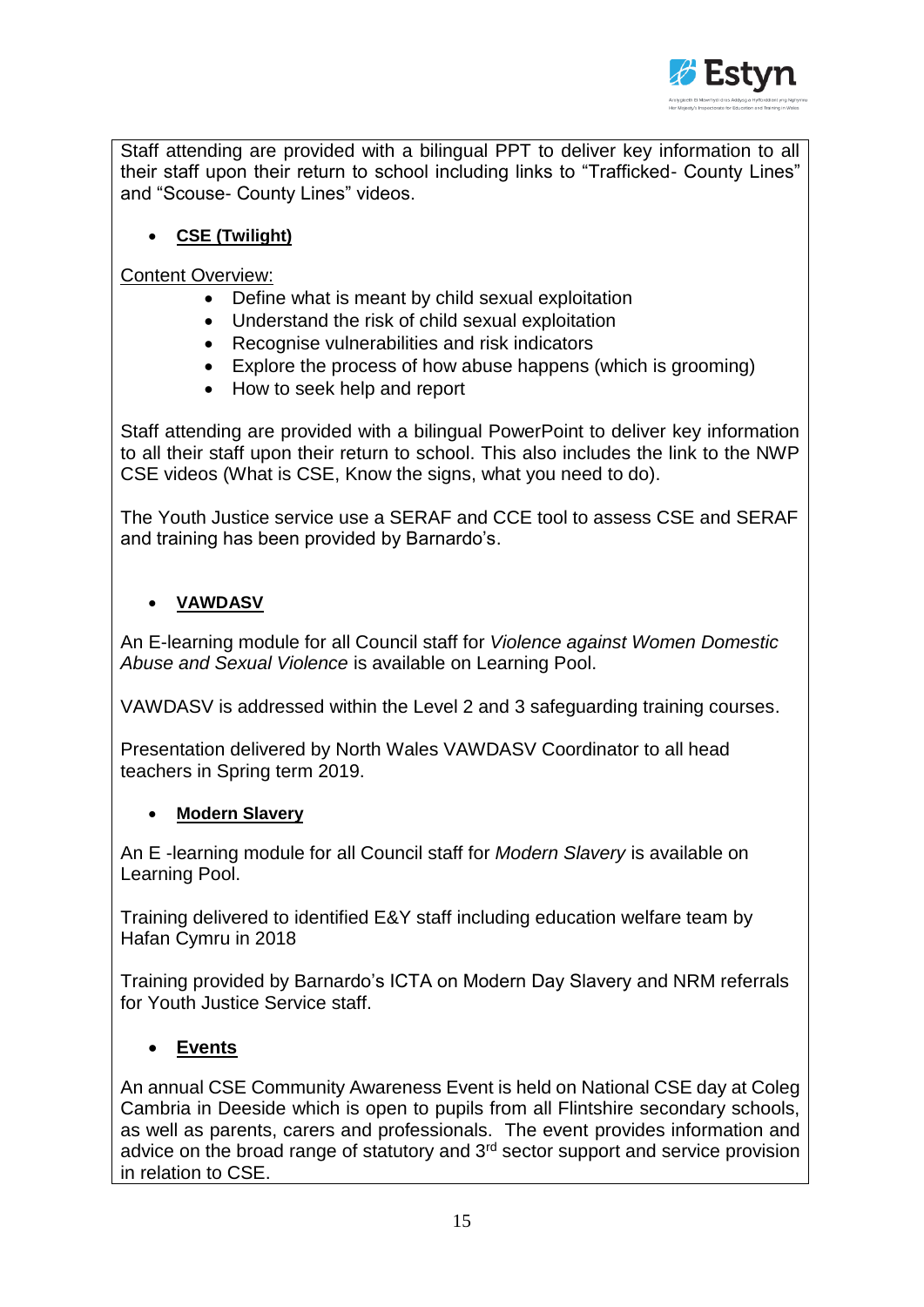

Flintshire participates in National Safeguarding Week to promote awareness in the local community and among employees. In 2017 and 2018 all secondary schools were provided with daily power points: a different aspect of safeguarding to be addressed with pupils each day during tutor time / registration. Themes included a Safeguarding Week general overview, CSE, Prevent, Domestic Abuse and FGM. These were developed with pupil input from one Flintshire secondary school and information was shared via the county PSE & Healthy Schools forum which meets termly.

## **Areas for further development:**

- Continue to deliver safeguarding training to schools, governors and portfolio including ongoing refresher opportunities.
- VAWDASV e-learning to be made available for all school staff.
- VAWDASV 'train the trainer' 2 day course to be delivered autumn term 2019. Roll out to all DSP's to begin thereafter for Ask and Act.
- AFTA Thought theatre style training to be offered for pre-school settings (in addition to the Early Entitlement settings which have already received this in 18/19).
- Modern slavery and FGM training for DSP's
- Basic Awareness E-Learning module for E&Y staff under review. Explore how this can be made available to school staff and Newydd staff.
- Establish termly opportunities in partnership with Social Servcies to provide support to DSP's

## **8. Safety and wellbeing of children in local authority education services**

*How clear and robust are the local authority's policies and guidance that address anti-bullying, racist abuse, discrimination and harassment?*

*Do they comply with the Human Rights Act 1998 and Equality Act 2010?*

*How well does the local authority monitor these incidents in its schools?*

*How robustly does it report this to the LSCB and elected members?*

### **Your judgment with evidence which demonstrates good practice and/or areas for improvement**

There is Corporate Strategic Equality Plan (SEP) for Flintshire in place, in addition to a model Flintshire Strategic Equality Plan for schools (2016-2020).The Council SEP is monitored 6 monthly using the Corporate CAMMS system. Complaints of harassment etc. by employees are reported in the SEP annual report. The annual report of the SEP is reported to the Council.

The Council Diversity and Equality policy was reviewed in 2019 and there is a Dignity at Work Policy in place which reference the Equality Act 2010. Within the school' model SEP there is a template Diversity and Equality Policy for schools,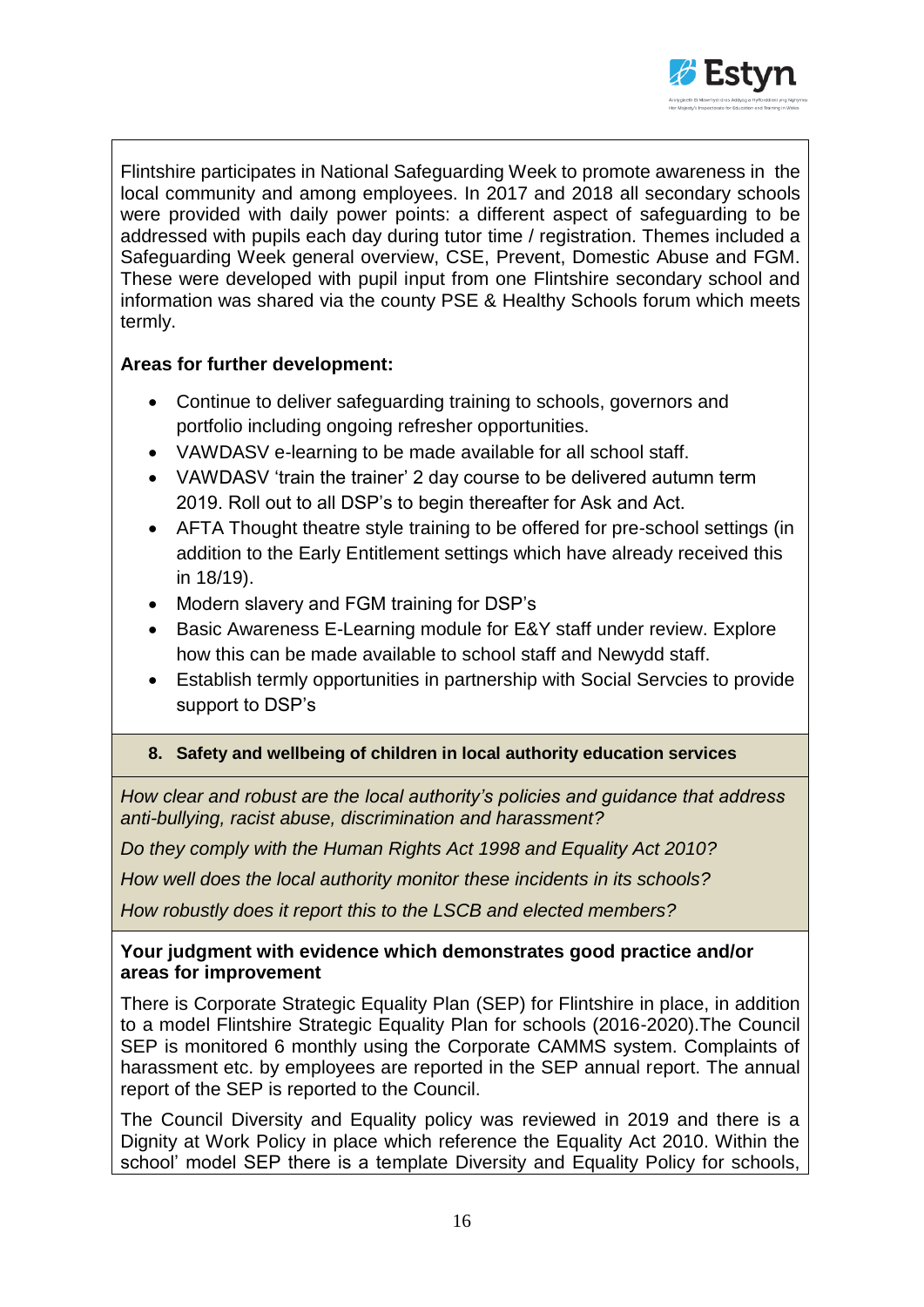

alongside an Accessibility Plan template. This is monitored by the Healthy Schools team as the SEP is a requirement of the National Quality Award (NQA), Mental and Emotional Health theme (MEHWB).

*S*chools report any racial incidences to the Local Authority by completing the Respecting Others form (available on Hwb) and submitting to the Leaning Advisor with responsibility for health, wellbeing and safeguarding. These are monitored in order to identify themes. Reports of identity based bullying will be included in future annual reports following the development of a new electronic reporting system (to be launched summer term 2019) after seeking guidance from Show Racism the Red Card.

In 2018 Show Racism the Red Card (SRTRC) created a North Wales officer post which has enabled schools in Flintshire to benefit from free primary and secondary workshops in targeted areas. The School Health Research Network workshop for school councils also involved SRTRC workshops and resources were provided to schools. Training events for schools have also been coordinated on a regional level by SRTRC.

All secondary schools have been funded to attend Stonewall Transgender 'train the trainer' full day training which 9 secondary schools attended, alongside one primary head teacher and the ESW manager. Transgender Guidance for Secondary schools in Flintshire has been developed in consultation with schools and partners (to be launched summer term 2019). Workshops from the Proud Trust were also delivered to secondary school council representatives attending the School Health Research Network event in 2018 and were provided with a variety of resources.

Antibullying is a standing agenda item on the Wellbeing Steering group which has evolved from the previous Respecting Others meeting group. It was the work of the Respecting Other group which developed the county antibullying policy and guidance for schools. In anticipation of the revised Welsh Government Guidance, a new draft policy for schools has been developed which is intended to be launched in Antibullying Week 2019.

Antibullying Week is actively promoted to schools by the Healthy Schools team who signpost resources and materials which can be used in both primary and secondary schools. Antibullying is part of the Healthy Schools Mental and Emotional Health and Wellbeing (MEHWB) theme which requires schools to have an up to date antibullying policy in place and work with pupils to develop a child friendly version. Schools must demonstrate how they address bullying within the curriculum and how they communicate with parents about bullying issues. This must be evidenced and is assessed at various phases within the scheme.

### **Areas for further development:**

- Embed the new Respecting Others online reporting system in schools
- Include reports of identity based bullying in future annual reports following the implementation of an electronic reporting system
- Finalise model antibullying policy for schools which will reflect new Welsh Government Antibullying Guidance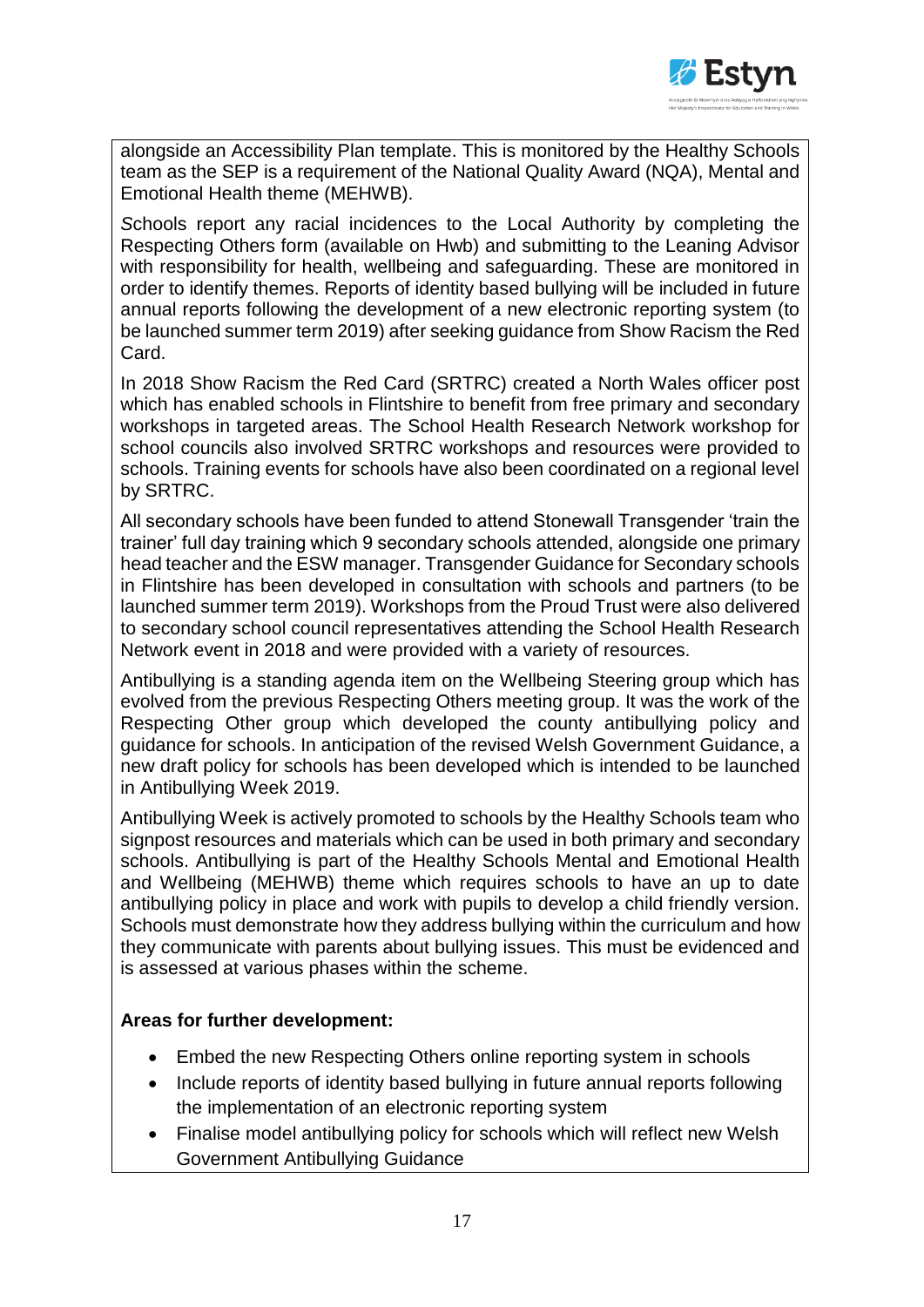

- Share Transgender guidance for Flintshire secondary schools
- Develop in partnership Transgender guidance for Flintshire primary schools
- *9. How clear and robust is the local authority's behavioural support policy?*

*How well does the local authority monitor incidents of physical intervention and restraint in its schools?* 

*How robustly does it analyse this and where appropriately reports this to the LSCB and elected members?*

**Your judgment with evidence which demonstrates good practice and/or areas for improvement** 

The authority has a Behaviour and Attendance Policy and a separate Physical Intervention and Restraint Policy. These policies provide guidance to schools on the importance of having whole school policies and practices in place with regard to behaviour and particularly reference the need for early identification and intervention, along with parental support and engagement.

The Behaviour and Attendance Policy states the LA's principles and practice in relation to behaviour. It also clearly states the expectations of what schools should offer and how they should work in partnership with the authority's central services to support pupils and their families.

The Physical Intervention and Restraint Policy gives clear guidelines to staff regarding the acceptable use of physical intervention including the recording of this and has been reviewed against the guidance given in Welsh Assembly Government Circular 097/2013. The policy also includes information on how schools should manage complaints from pupils or parents.

The policy makes it clear that staff must follow the school's Behaviour and Discipline Policy as the first line of intervention and gives very clear definitions of when and how physical intervention and restraint can be used. The policy clearly states that staff should have undertaken appropriate and accredited training prior to using physical intervention.

Schools must ensure their staff understand the terminology and relevant appendices included e.g. Incident recording.

The policy informs parents of situations where restraint and reasonable force may be acceptable.

Training on physical intervention and de-escalation is delivered through 2 Flintshire schools. Team Teach is the approach used in the majority of settings with 348 staff having been trained over the last 3 years. PRICE has recently been adopted by the Portfolio Pupil Referral Units with all staff having undergone training. This intervention is also implemented in the authority's mainstream school which houses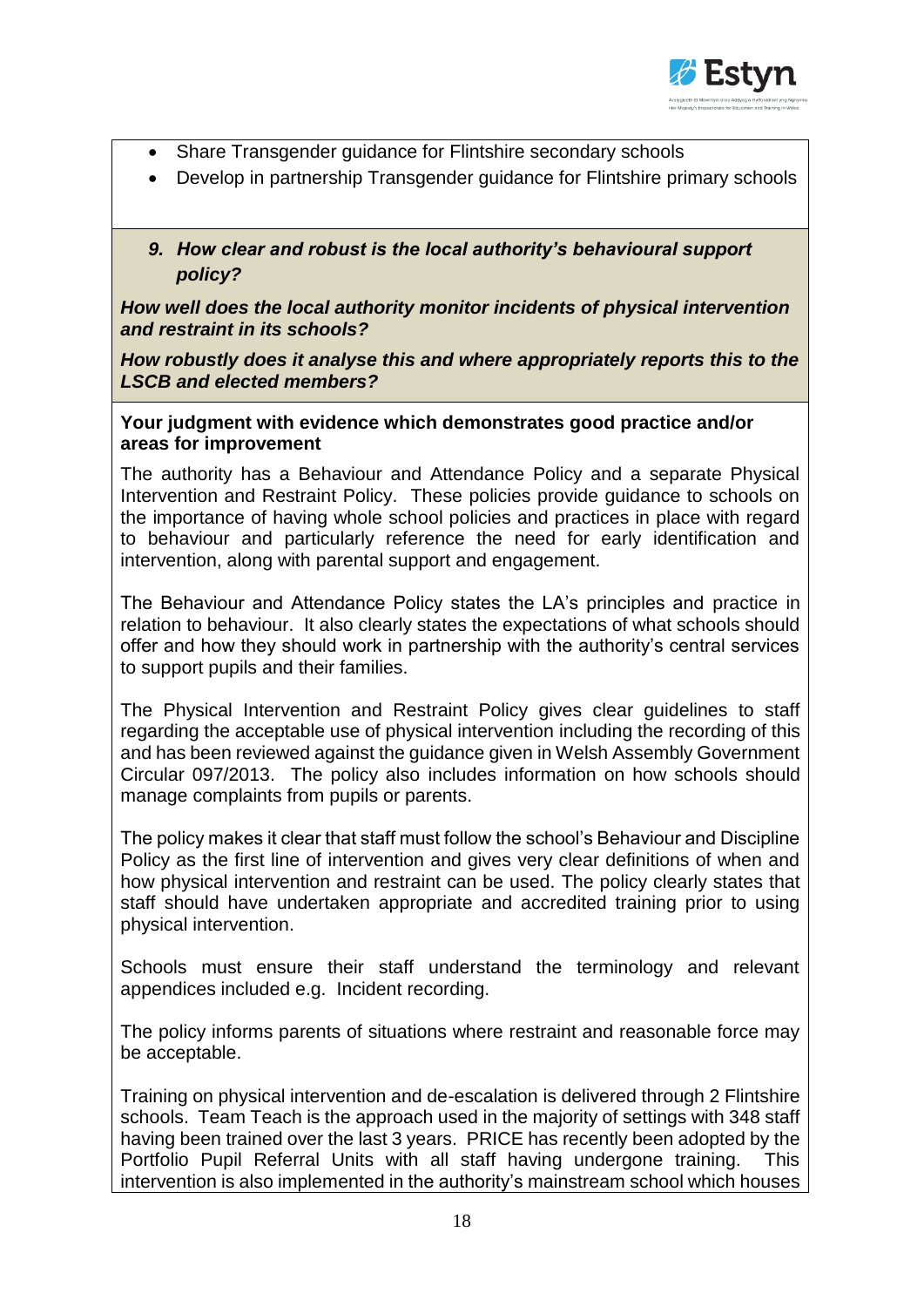

the primary behaviour Resource provision; staff from this setting provide the PRICE training across the authority.

The Portfolio Senior Management Team receives regular updates on the number and nature of health and safety incidents across the school network. The level of pupil and staff injury are considered and officers have engaged with schools where there are concerns. Part 4 meetings are also monitored for pupil injury to ensure any concerns can be addressed.

### **Areas for further development:**

- Monitor the level and nature of incidents to inform future training needs.
- Undertake an evaluation of PRICE as an alternative for schools to Team Teach.

*10.How clear and robust are the local authority's guidance on health and safety and off-site activities and its policy for risk assessments?* 

*How well does the local authority manage first-aid, drug and substance misuse, sex and relationships education, education visits, internet safety and the welfare of learners on extended vocational placements in its schools and other education provision?*

**Your judgment with evidence which demonstrates good practice and/or areas for improvement** 

**First Aid**

There is a designated Health and Safety officer in the County's Health and Safety department with responsibility for schools. As a result there is a comprehensive library of corporate standards, policies, procedures and general guidance that is accessible to schools via the Hwb SharePoint. For E&Y employees the Infonet provides all relevant guidance and training opportunities.

There is a model Health and Safety policy for schools and they are advised to review their Health and Safety policy on an annual basis.

Information on health and safety training courses which includes emergency first aid, first aid at work and paediatric first aid, manual handling, and IOSH is available for schools from FCC's Learning and Development Team. Additional training including asbestos and legionnaires is coordinated as required.

There is a County Healthcare Needs Policy and Intimate Care policy for schools, also available on Hwb. Training relating to managing individual health care needs is provided by the relevant health nurse e.g. asthma, diabetes, continence. This is delivered to individual schools and identified staff in line with the needs of the child / young person and their care plan.

## **Drug & Substance Misuse**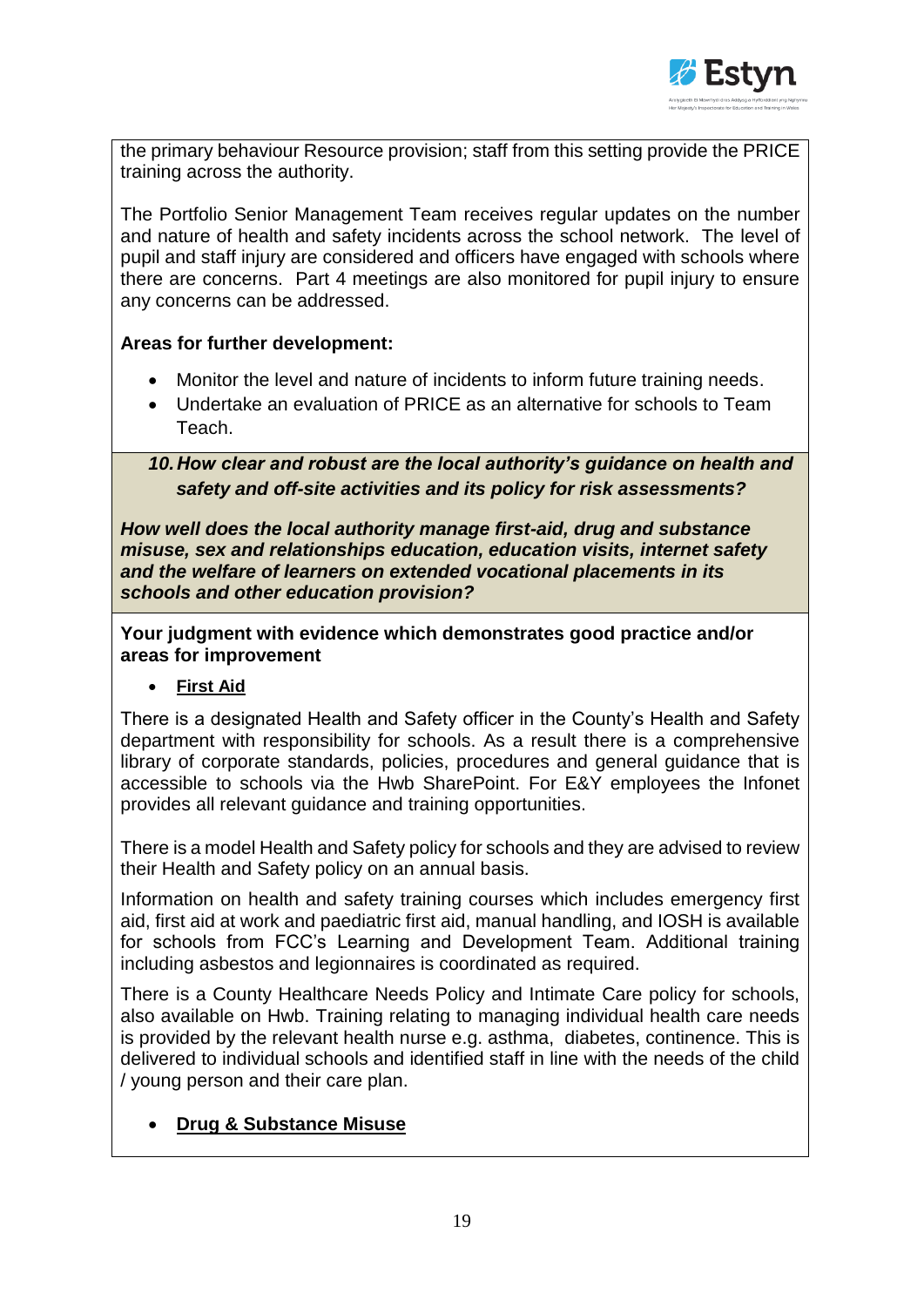

All Flintshire secondary schools participated in the School Health Research Network survey in 2017 which informed the county report published in 2018. This has consulted young people about all aspects of health and wellbeing including substance misuse. This data has since informed a County Health and Sellbeing 5 Year Plan alongside individual school action plans for SHRN. A Report was also taken to Education and Youth Overview Scrutiny Committee on March 2019.

The Healthy Schools team provide guidance and support for schools on Substance Use and Misuse which is one of the seven health themes of the Healthy Schools National Quality Award. This includes policy, training and resources in both primary and secondary school. The team have excellent partnerships with the Police liaison programme, CAIS and 'Sorted' the young people's substance misuse service.

In consultation with North Wales Police a County Lines lesson for Year 8 pupils has been developed with pupil input and piloted before being made available to all schools via the county PSE & Healthy Schools Forum. This is alongside a KS 4/5 lesson which has also been developed to raise awareness of the risks involved.

## **Sex and Relationships Education**

The Healthy Schools team provide comprehensive guidance and support for schools on Sex and Relationships Education under the banner of Personal Development and Relationships which is one of the seven health themes of the Healthy Schools National Quality Award. This includes policy templates, training and resources in both primary and secondary school. The team have excellent partnerships with The Spectrum Project (Hafan Cymru), NSPCC, Stop it Now and School nursing team.

Spectrum Project officers have presented at the county PSE & Healthy Schools forum for secondary schools. A Flintshire secondary school has piloted the Spectrum FGM lessons which have been rolled out across Wales.

Domestic Abuse and FGM have also been Safeguarding Week themes for the Daily PowerPoint and schools have been provided with CSE lessons for KS3 and 4.

Theatre Clwyd worked closely with the Youth Service to develop an interactive workshop, using live performance, to explore the issues arising from Sexual Consent. In a safe and supportive environment, young people explore what makes a healthy relationship, the effects of alcohol and drugs on decision making, and finally, how the law works in relation to Consent. This workshop is being delivered in both English and Welsh across all secondary schools in Flintshire.

As part of the Gwella project with Barnardo's Cymru, the North Wales Children's Safeguarding Board have funded a CSE drama production for pupils in years 7 and 8 in Flintshire's secondary schools.

## **Education Visits**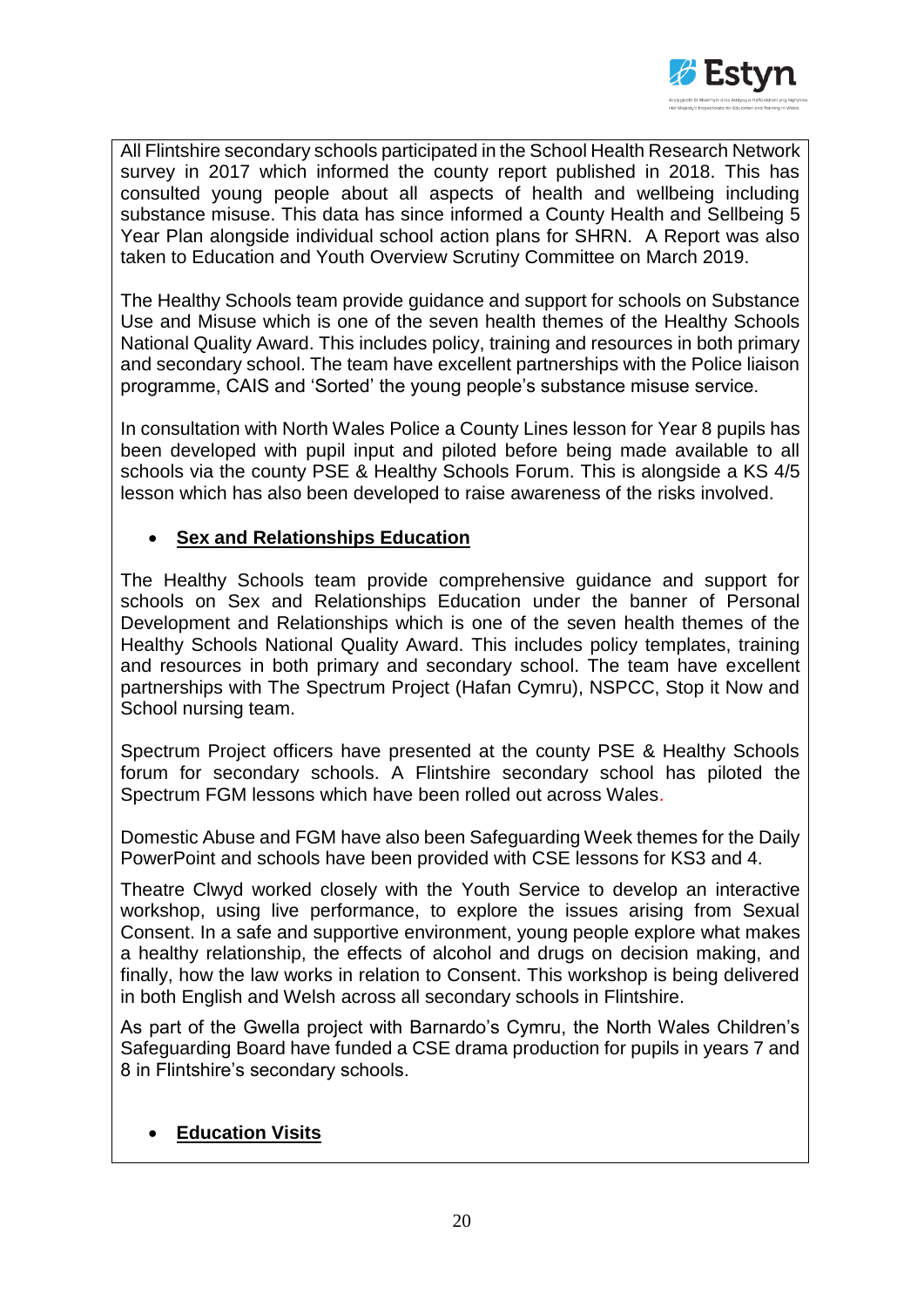

For off site visits and activities FCC has an SLA in place with the North Wales Outdoor Education Centre (NWOES) which provides access to specialist advice and support from an Education Visits Advisor (EVA) who provides support and advice for Flintshire, Wrexham and Denbighshire schools. All relevant school personnel acting in the role of the Education Visits Coordinator are required to attend regional training and local refresher training. The 6 North Wales Counties work together with NWOES and work to the same Schools Education Visits Policy, which is reviewed annually, emailed to all FCC schools and available on the EVOLVE system for schools to adopt and develop for their own use. EVOLVE is the online system that is used by all schools in Flintshire to submit visits for either internal approval by the head or external by the LA.

FCC's EVA also carries out regular monitoring of Flintshire schools each year and although no major concerns have been identified, a number of visits have been made to a small number of schools to provide update training or bespoke support.

One of the more recent improvements has been to the EVOLVE system following consultation with local authorities and schools. The system allows the EVA (and the LA) to more easily look at the school account, via the Establishment link and then at the visits they have planned and the status of that visit. On a small number of occasions the EVA and /or the Councils Corporate Health and Safety Team have been able to intervene with planning of a visit at an early stage to ensure the correct level of approval.

### **Internet Safety**

- Acceptable Use Policy in place developed by Flintshire ICT.
- 360 degree safe (Hwb) promoted to all schools
- SWGfL deliver regular training opportunities for schools and E&Y staff
- Flintshire is represented at the National Online Safety Network (NOSN)
- Excellent partnership working with GWE to support implementation of DCF
- Safer Internet Day is promoted annually to all schools including through the PSE and Healthy schools forum and to all DSP's.
- CEOP training has been provided to schools and E& Y staff

The eCadets programme <https://www.ecadet.zone/> was developed and first launched in Flintshire in 2014 on Safer Internet Day. The eCadet programme increases pupil's knowledge of online safety issues and provides them with the skills to enable peer-to-peer support for KS2 and KS3 pupils in addressing pupil concerns about online safety. There is a designated eCadet website with regular challenges for eCadets to undertake in their school which includes the delivery of online safety lessons and assemblies. It is recognised as the leading child-led online safety and digital citizenship education programme, having demonstrated a consistent high level of impact in schools.

GoBubble has also been developed by the company behind eCadets and provides children under 13 with a safe social media platform specifically for children, with the safety elements that address their parents' concerns. Go Bubble is free and was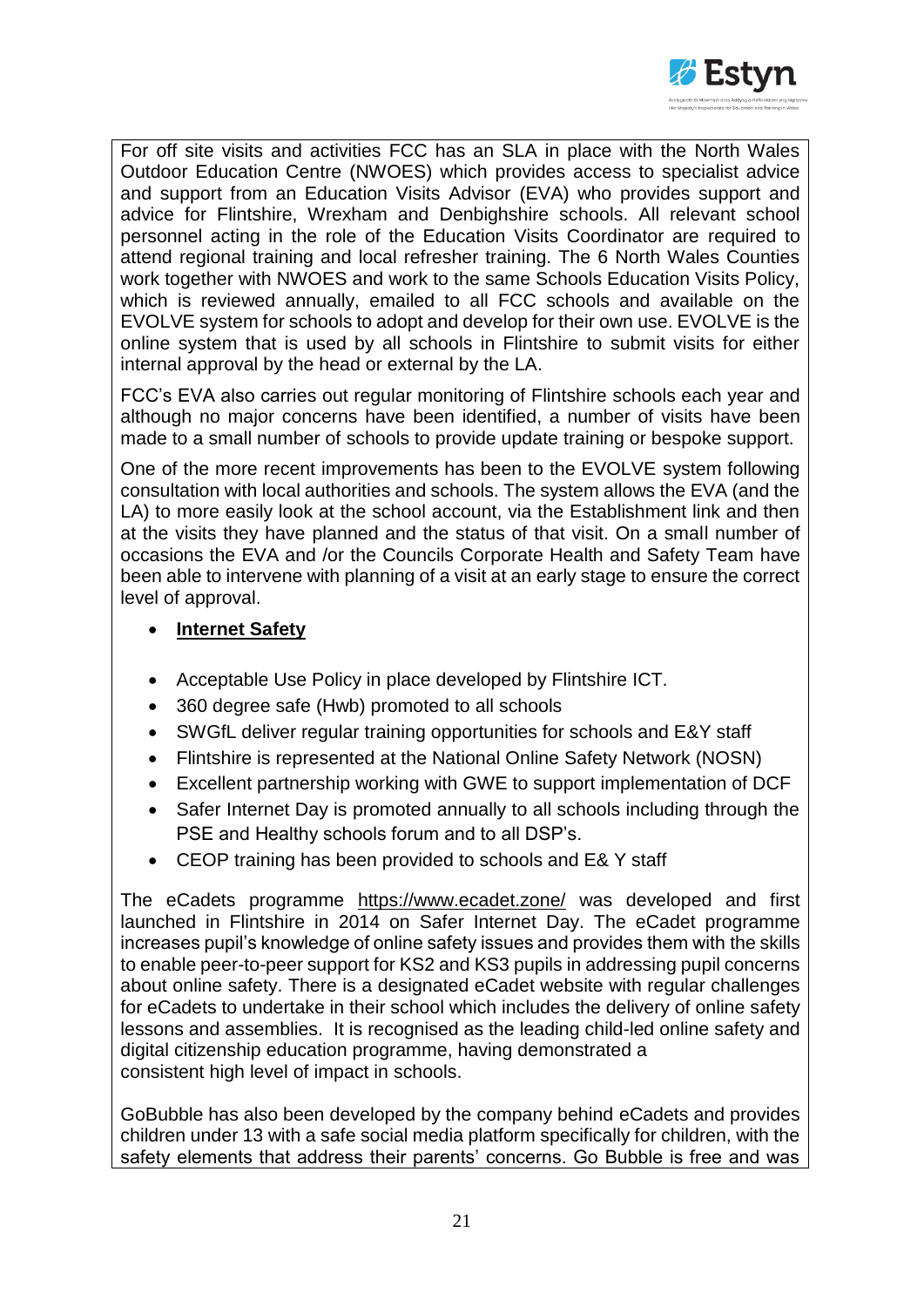

launched to Flintshire schools in November 2018 as a useful tool in supporting schools to develop the digital citizenship strand of the DCF.

*eAware* <https://www.eaware.co.uk/> has been piloted by pupils in a proportion of Flintshire secondary schools targeting year 7 and 8. eAware provides schools with access to resources and materials relating to a number of safeguarding areas including sexting and gaming. Pupils can undertake short an online survey to provide a baseline of their knowledge and understanding and repeat after education delivery in order to ascertain if the education has raised awareness; increased understanding of the risks and impacted on their decision making. A number of Flintshire primary schools have purchased eAware.

### **Extended vocational placements / other education provision.**

The Engagement Progression Coordinator (EPC) manages a team that oversees links to colleges and other providers. The EPC links closely with all DSP's both in schools and within Coleg Cambria. The Progression staff attend college and link closely with the DSP's as well as the individual tutors and 14-19 Coordinators, to ensure a consistent safeguarding approach. A list of school DSP's links is also saved in the shared LDrive to enable the Progression team to make direct contact if any issues arise whilst in college. All other providers, Safeguarding, insurance, health and safety including risk assessments are also saved within the Ldrive.

Coleg Cambria ensure that their policy for Safeguarding School Partnership Learners is guided by the appropriate Local Children's Safeguarding Boards and Care Inspectorate Wales, along with the Designated Safeguarding Leads for partner schools.

### **Areas for further development:**

- Use of SHRN report data to support schools in addressing substance use and sex education on an individual level and county wide.
- Review Flintshire Sorted programme of delivery.

## **11.How well does the local authority discharge its duty to work in partnership in the exercise of their functions, to have "due regard to the need to prevent people from being drawn into terrorism"**

### **Overview**

- The Chief Officer for Social Services represents the Council on the Regional Contest Board as Vice Chair.
- A Channel Chair is in place and there is an agreed process for the referral of those identified as being at risk of radicalisation.
- Prevent is regularly addressed by the Corporate Safeguarding Panel
- LA Prevent self-evaluation undertaken and monitored by Corporate safeguarding panel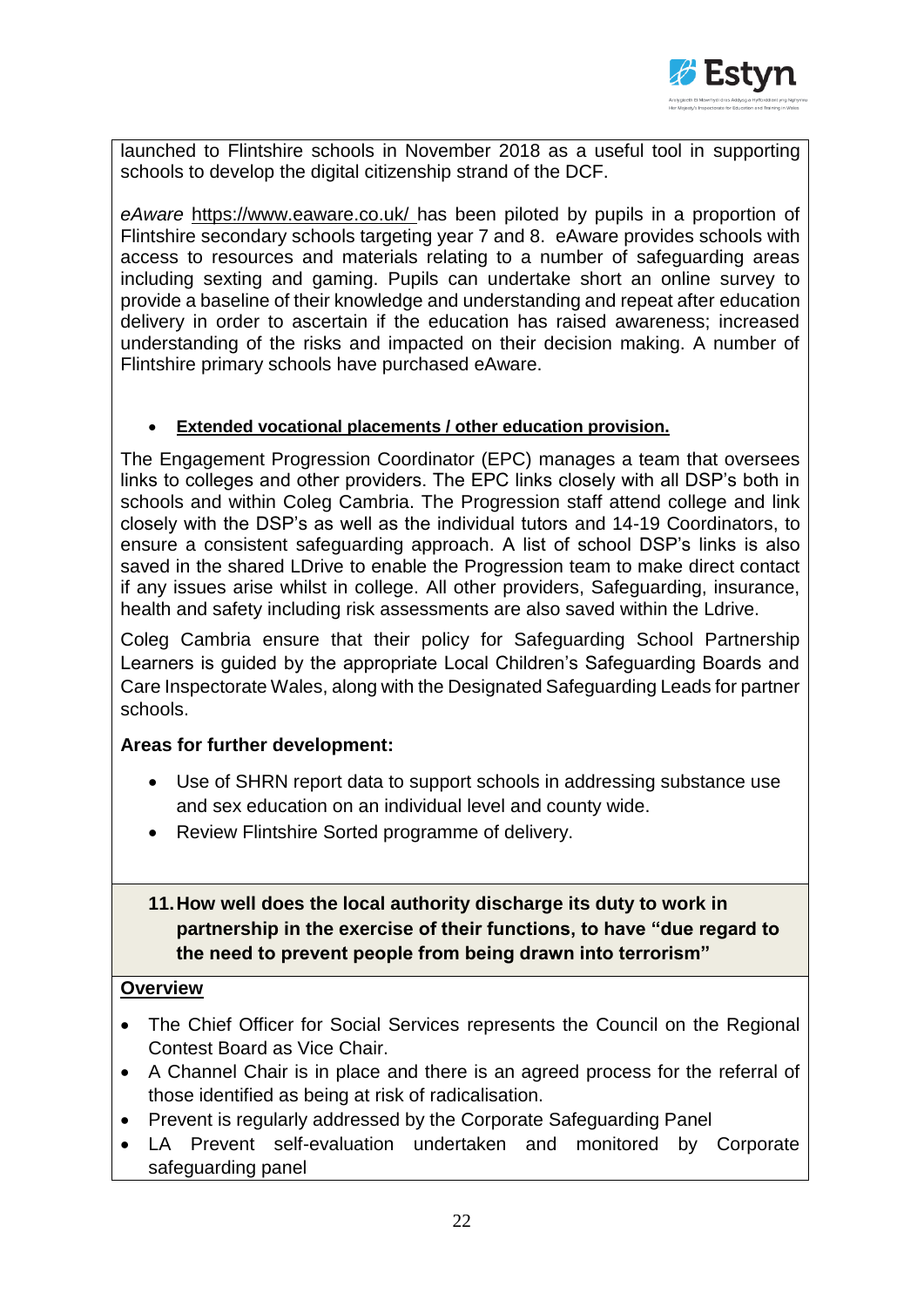

 Excellent links with North Wales Police Prevent Coordinator and Counter Terrorism Security Advisors

# **ICT**

- County Acceptable Use Policy / Internet Filtering Policy for schools in place
- Procedures are in place to ensure access to extremist materials online is restricted by users in both schools and the LA

# **Policy**

- Flintshire's Safeguarding and Child Protection Policy references Prevent and site security
- North Wales Prevent Toolkit, developed by the Regional Community Cohesion Officer, has been shared with all schools in 2016. The toolkit gives clear guidance on how to complete risk assessments and includes anti radicalisation policy templates. Flintshire are leading on the revision of the North Wales toolkit in partnership with the Regional Community Cohesion Officer.
- County Guidance provided to schools which includes Lockdown procedures
- WECTU head teachers toolbox shared with all schools at Spring Head teacher's conference 2019 and input from NWP Counter Terrorism Officer.

# **Training**

- LA Prevent self-evaluation undertaken which has identified the training and resources provided for schools / E&Y as a strength (RAG - green).
- Training delivered by NWP to school designated safeguarding persons / head teachers in spring 2016 and 2018. Some individual schools and school clusters have also received this training.
- NWP have provided training opportunities for all staff coordinated by the corporate safeguarding panel
- Lockdown procedures are highlighted as part of Level 3 DSP training
- Prevent featured within all levels of safeguarding training for schools
- 'Me and You' training was made available to schools in 2016
- Home Office Prevent e learning module completed by E&Y staff.

# **Curriculum**

- Getting on Together (GOT) training attended by Learning Advisor for health, wellbeing and safeguarding in 2018 and school representatives from identified Flintshire pilot primary school attended in spring 2019. GOT KS2 pilot to take place summer term 2019 and roll out autumn 2019.
- Prevent lesson plans have been developed for KS3 and KS4 in partnership with secondary school council representatives and were piloted before dissemination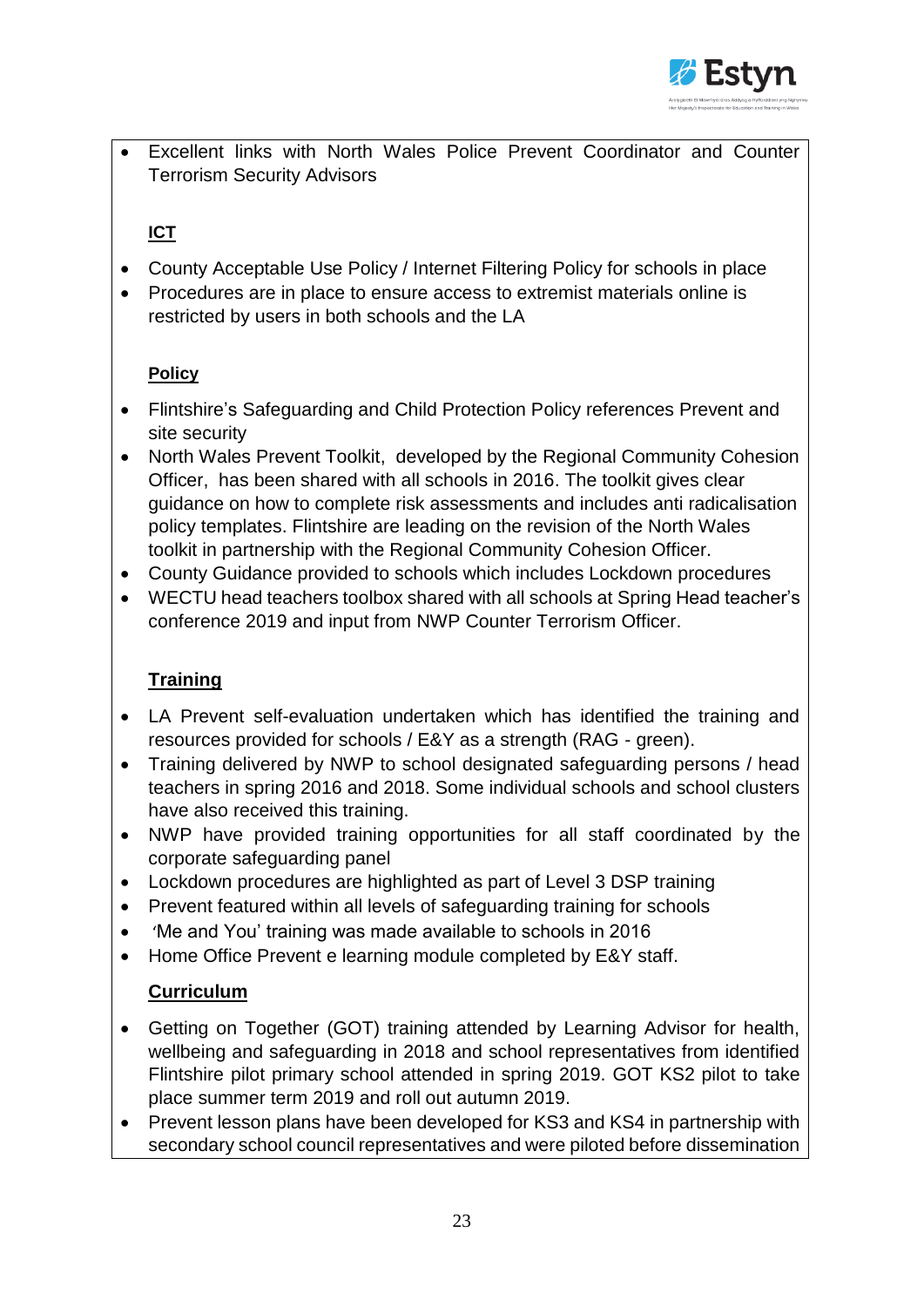

through PSE & Healthy Schools Forum. These have also received a positive response from schools and are age appropriate.

• National Safeguarding Week was actively promoted in 2017 and 2018 among Flintshire secondary schools particularly through the PSE and Healthy Schools forum. Schools were provided with a bilingual daily PowerPoint to raise awareness of safeguarding and a different theme was highlighted each day; Prevent was one of these. Daily PowerPoints can be used in registration and or assemblies and feedback to date on their use has been positive.

## **Areas for further development:**

- Getting on Together (GOT) primary pilot of KS2 resource and GOT training roll out for primary schools Autumn 2019
- Getting on Together (GOT) for secondary schools 2020
- Monitoring of Prevent lesson plan delivery in KS3 and KS4 Summer 2019
- Prevent refresher training for all DSP's / head teachers Spring 2020
- Review LA Prevent self-evaluation in line with updated Home Office recommendations – Corporate Safeguarding panel members
- Lockdown sharing good practice in schools workshop.

## **Version control**

| Additional notes provided by the local authority |                          |               |                                                                                                                                                                                                             |  |
|--------------------------------------------------|--------------------------|---------------|-------------------------------------------------------------------------------------------------------------------------------------------------------------------------------------------------------------|--|
|                                                  |                          |               |                                                                                                                                                                                                             |  |
| <b>Document version</b>                          | <b>Author</b>            | Date of issue | <b>Changes made</b>                                                                                                                                                                                         |  |
| 1.0                                              | Gerard E<br>Kerslake HMI | 10 July 2013  | Update to the previously<br>issued self-assessment tool<br>to reflect changes arising<br>from the Freedoms Act<br>2012.<br>This document will be<br>subject to further changes<br>as the Act is rolled out. |  |
| 2.0                                              |                          |               | Update to the previously<br>issued self-assessment tool<br>to reflect changes arising<br>from Guidance 097/2013                                                                                             |  |